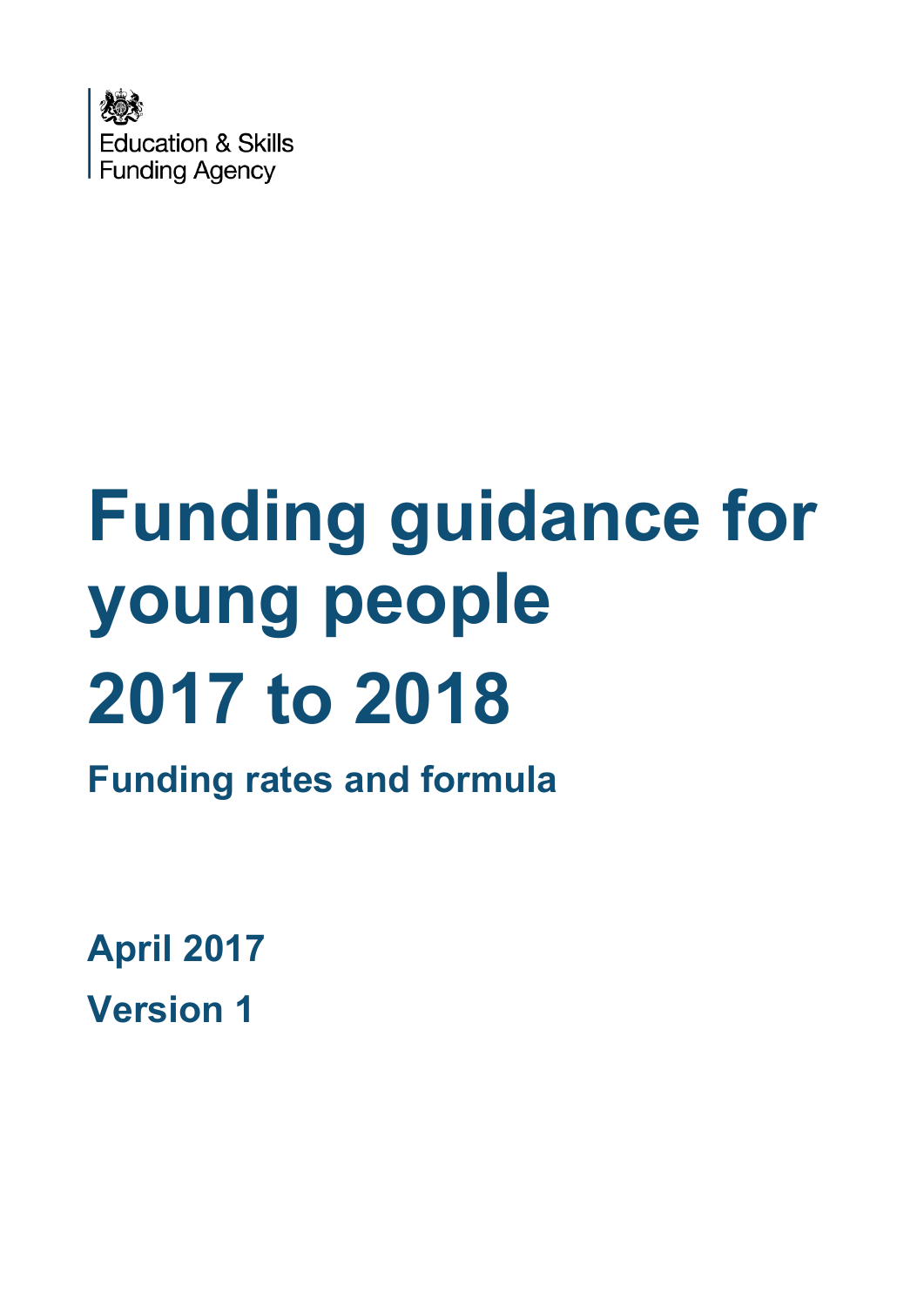# **Contents**

| Summary                                                           | $\overline{4}$ |
|-------------------------------------------------------------------|----------------|
| New and updated information                                       | 5              |
| Programme funding                                                 | 6              |
| Scope of the model                                                | 6              |
| Funding methodology                                               | 6              |
| The formula                                                       | $\overline{7}$ |
| <b>Student numbers</b>                                            | $\overline{7}$ |
| Lagged student numbers                                            | $\overline{7}$ |
| Student numbers for new institutions                              | 9              |
| Student numbers for closing institutions                          | 9              |
| <b>Transferred provision</b>                                      | 10             |
| Exceptional in-year growth                                        | 10             |
| National funding rate                                             | 10             |
| Table 1: National funding rates for 2017/18                       | 11             |
| Changes to planned hours                                          | 12             |
| Large programme uplift                                            | 13             |
| Table 2: Study programmes eligible for the large programme uplift | 14             |
| Historic data                                                     | 14             |
| Programmes and core aims                                          | 14             |
| Determining the core aim                                          | 15             |
| Academic programmes                                               | 15             |
| Table 3: Core aims in academic programmes                         | 16             |
| Vocational programmes                                             | 16             |
| Definition of a start                                             | 16             |
| Table 4: Criteria to count as a start                             | 17             |
| Retention                                                         | 17             |
| <b>Retention factor</b>                                           | 18             |
| Table 5: Funding for withdrawing students                         | 18             |
| <b>Transfers</b>                                                  | 19             |
| Withdrawals                                                       | 19             |
| Programme cost weighting                                          | 19             |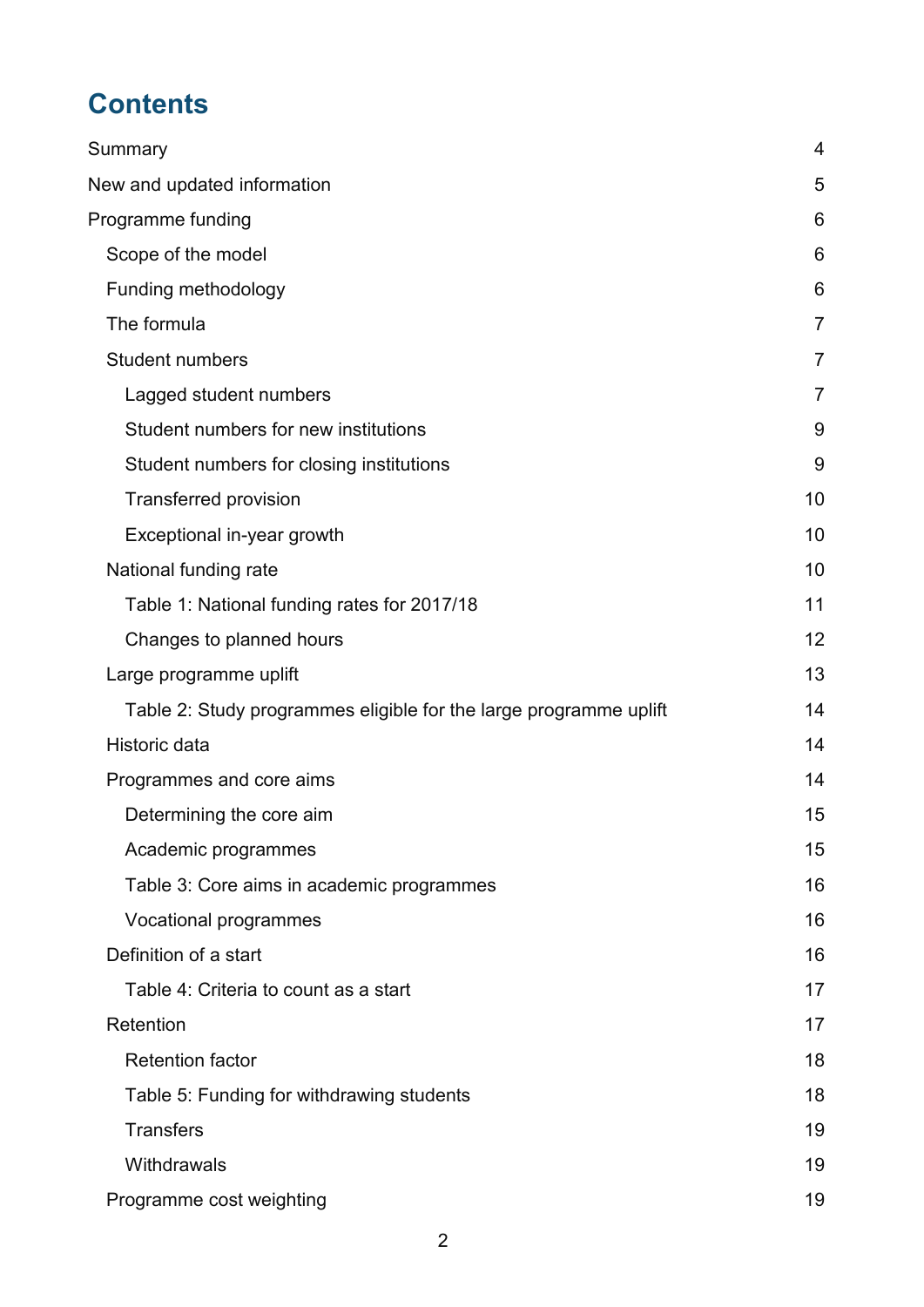| Table 6: Programme weighting factors                                         | 20 |
|------------------------------------------------------------------------------|----|
| Specialist land-based programmes                                             | 20 |
| Disadvantage funding                                                         | 21 |
| Block 1: economic deprivation funding                                        | 21 |
| Index of Multiple Deprivation (IMD) 2015                                     | 21 |
| Block 2: GCSE maths and English                                              | 22 |
| Table 7: Funding rates for block 2                                           | 23 |
| Disadvantage top-up                                                          | 23 |
| Area cost uplift                                                             | 23 |
| Table 8: Area costs uplift 2017/18                                           | 23 |
| Area cost uplift factors for geographically dispersed delivery               | 24 |
| Area cost uplift factors for merged institutions                             | 25 |
| Funding outside the formula                                                  | 26 |
| High needs student (HNS) funding                                             | 26 |
| Care standards: residential accommodation for young people aged under 18     | 27 |
| Table 9: Funding for institutions with residential accommodation for 2017/18 | 28 |
| Formula protection funding                                                   | 28 |
| Additional guidance on student programmes                                    | 29 |
| 14 to 16 in further education institutions                                   | 29 |
| Pupil premium funding                                                        | 29 |
| Traineeships                                                                 | 30 |
| Supported internships                                                        | 30 |
| Annex A: Programme cost weightings by sector subject area (SSA)              | 31 |
| Table A1: Programme cost weighting by SSA                                    | 31 |
| Annex B: Area cost uplifts by region                                         | 34 |
| Table B1: Area costs uplift by region                                        | 34 |
| Annex C: Criteria to identify specialist land-based institutions             | 37 |
| Screening criteria                                                           | 37 |
| Occupational areas                                                           | 38 |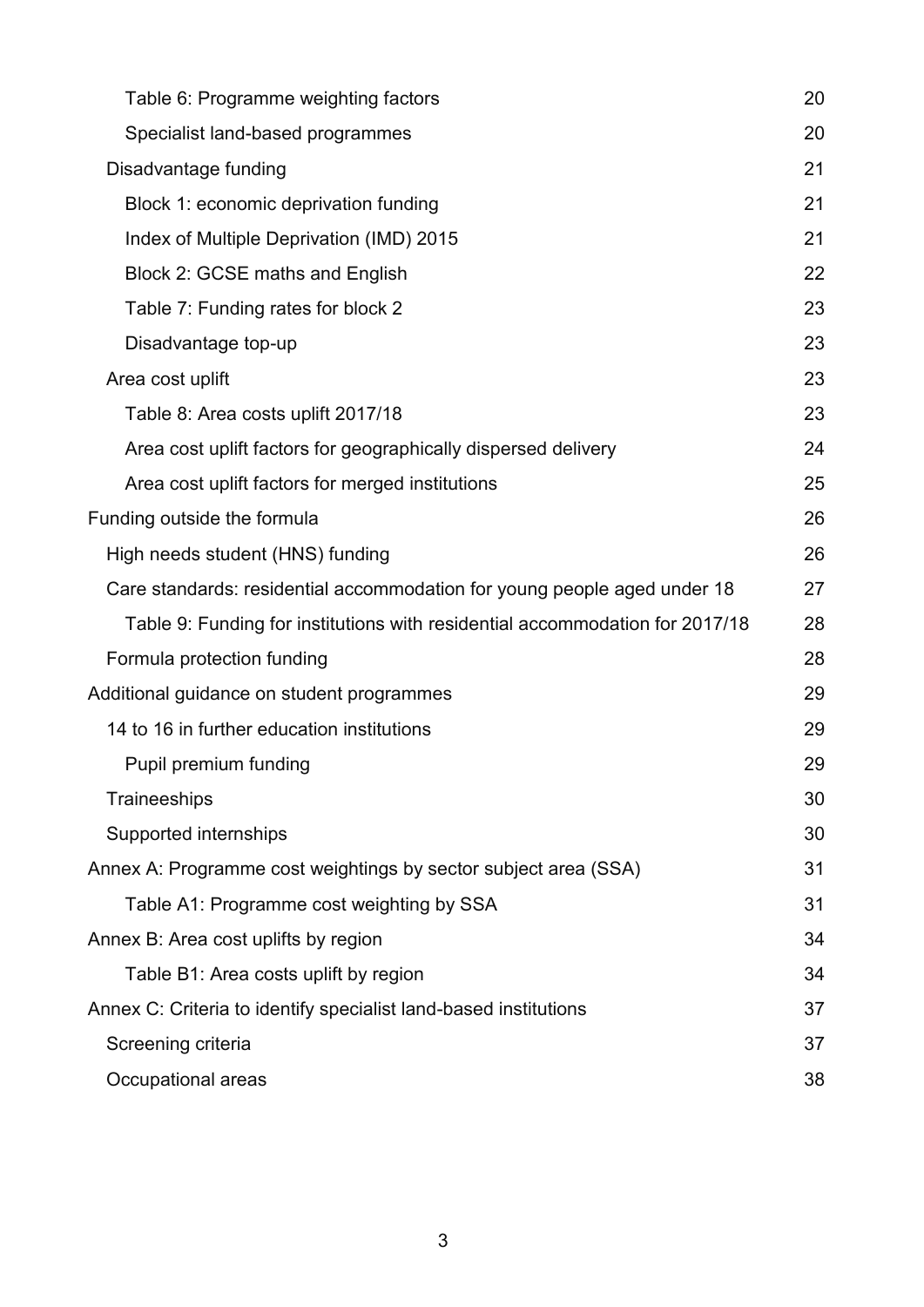# <span id="page-3-0"></span>**Summary**

-

This document is part of a series of booklets providing Education and Skills Funding Agency (ESFA) funding guidance for young people for the academic year 2017 to 2018 (hereafter academic years will be referred to in the format 2017/18).

- funding regulations
- funding rates and formula (this booklet)
- ILR funding returns
- sub-contracting controls

This summary applies to all these booklets and as they are published, they will be available on [GOV.UK.](https://www.gov.uk/16-to-19-education-funding-guidance)<sup>1</sup>

These documents outline the main features of the ESFA funding arrangements for young people in 2017/18 and are an integral part of the ESFA's funding agreements for young people aged 16 to 19 and those aged 19 to 24 with an Education Health and Care (EHC) plan. All these documents should be read in this context, unless specifically stated otherwise. This is the definitive ESFA guidance for 2017/18 and supersedes any previous funding guidance for young people.

For further information, please contact the appropriate ESFA office, or for maintained schools the local authority. Contact details for each ESFA office can be found on [GOV.UK.](https://www.gov.uk/government/organisations/department-for-education) You can also use the [online form](https://form.education.gov.uk/fillform.php?self=1&form_id=HR41uA2F8Dh&type=form&ShowMsg=1&form_name=Knowledge+centre+enquiry+form&noRegister=false&ret=%2Fmodule%2Fservices&noLoginPrompt=1) to contact us.<sup>2</sup>

<sup>1</sup> 16 to 19 education: funding guidance: [www.gov.uk/16-to-19-education-funding-guidance.](https://www.gov.uk/16-to-19-education-funding-guidance)

<sup>2</sup> Enquiry form: [form.education.gov.uk/fillform.php?self=1&form\\_id=HR41uA2F8Dh&type=form&ShowMsg=1&form\\_name=](https://form.education.gov.uk/fillform.php?self=1&form_id=HR41uA2F8Dh&type=form&ShowMsg=1&form_name=Knowledge+centre+enquiry+form&noRegister=false&ret=%2Fmodule%2Fservices&noLoginPrompt=1) [Knowledge+centre+enquiry+form&noRegister=false&ret=%2Fmodule%2Fservices&noLoginPrompt=1](https://form.education.gov.uk/fillform.php?self=1&form_id=HR41uA2F8Dh&type=form&ShowMsg=1&form_name=Knowledge+centre+enquiry+form&noRegister=false&ret=%2Fmodule%2Fservices&noLoginPrompt=1)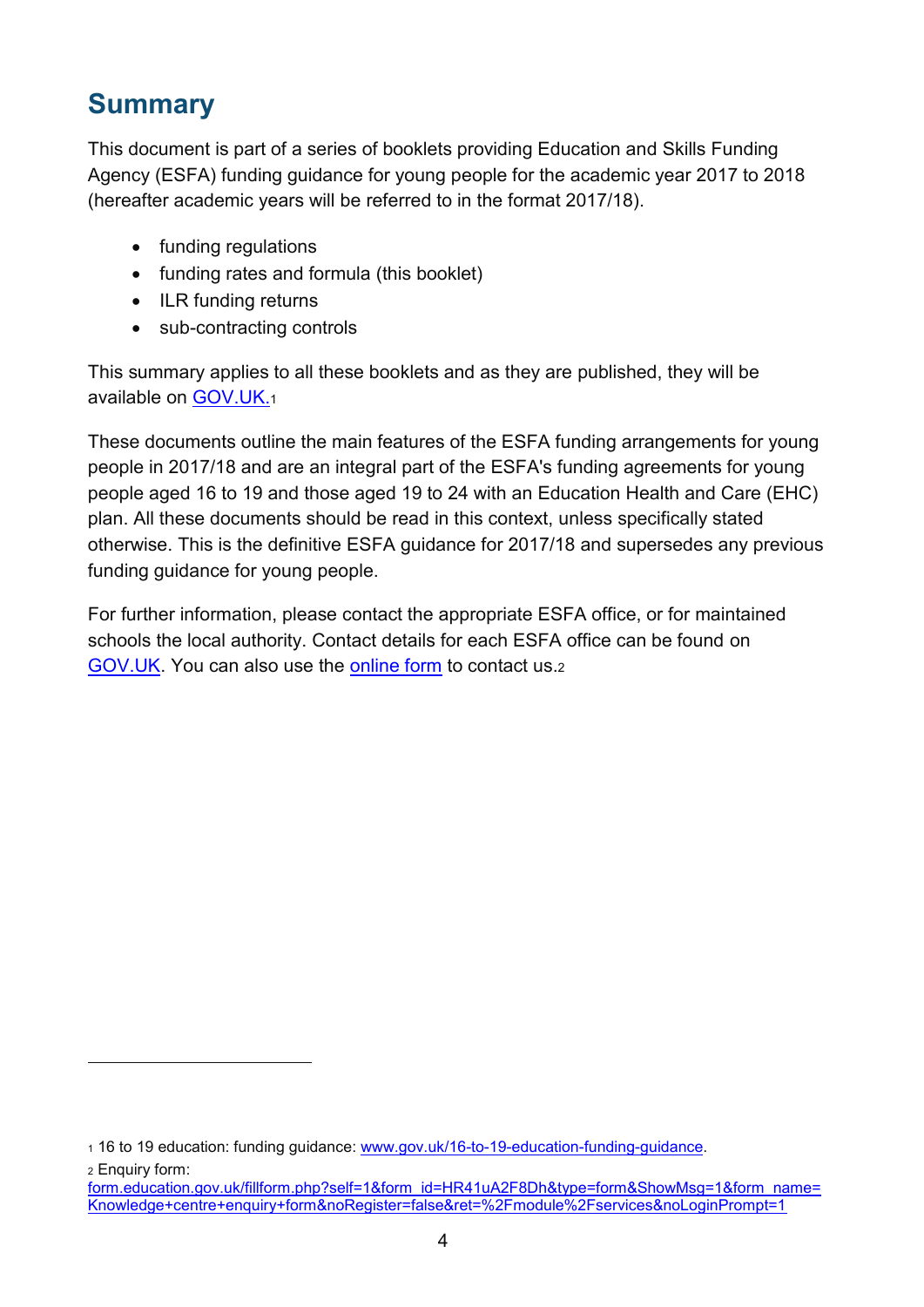# <span id="page-4-0"></span>**New and updated information**

We have made the following additions and updates to this guidance document.

[Student numbers:](#page-6-2) we have revised this section and added extra detail on how we calculate lagged student numbers.

[Changes to planned hours:](#page-11-0) we have updated the policy for making changes to planned hours. If the planned hours for a student's study programme change within the first 6 weeks, the institution must update the planned hours.

[Disadvantage funding block 2:](#page-21-0) we have revised this section. We have changed our methodology so that we now use, ILR, school census, and HESA data to calculate block 2 funding.

[Area cost uplift:](#page-22-2) we have revised this section so that it is clear how we calculate area cost uplift factors, by using either the delivery location of the institution's provision or the institution's head office location.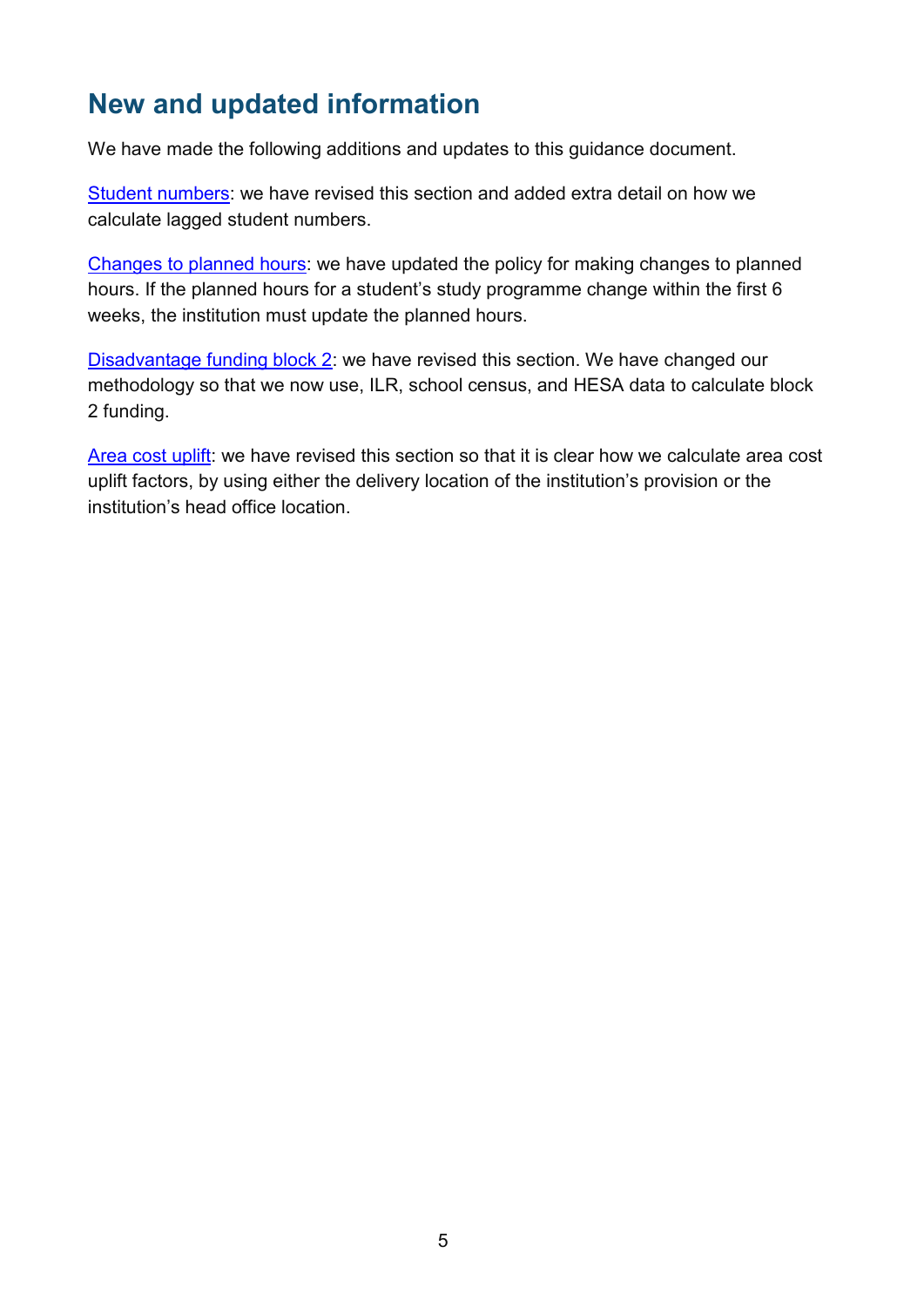# <span id="page-5-0"></span>**Programme funding**

## <span id="page-5-1"></span>**Scope of the model**

1. The 16 to 19 model covers all provision for any student aged 16 to 19 (other than apprenticeships) in colleges of further education, higher education institutions, independent specialist providers, commercial and charitable providers (CCPs), and maintained school and academy sixth-forms. It also covers the following groups of young people.

- a. students with special educational needs and disabilities (SEND) aged 19 to 25 who have an Education, Health and Care (EHC) plan
- b. students aged 19 or over who are continuing a programme they started aged 16, 17, or 18
- c. 14 to 16 year olds who are directly recruited into eligible FE institutions. Allocations for this delivery use modified elements of the standard formula
- d. electively home educated (EHE) students of compulsory school age who are enrolled at any further education institution

## <span id="page-5-2"></span>**Funding methodology**

2. The funding methodology is used to provide a nationally consistent method of calculating funding for all institutions delivering 16 to 19 provision based on:

- a. the number of students
- b. a national funding rate per student
- c. retention factor
- d. programme cost weighting
- e. disadvantage
- f. large programme funding
- g. area cost allowance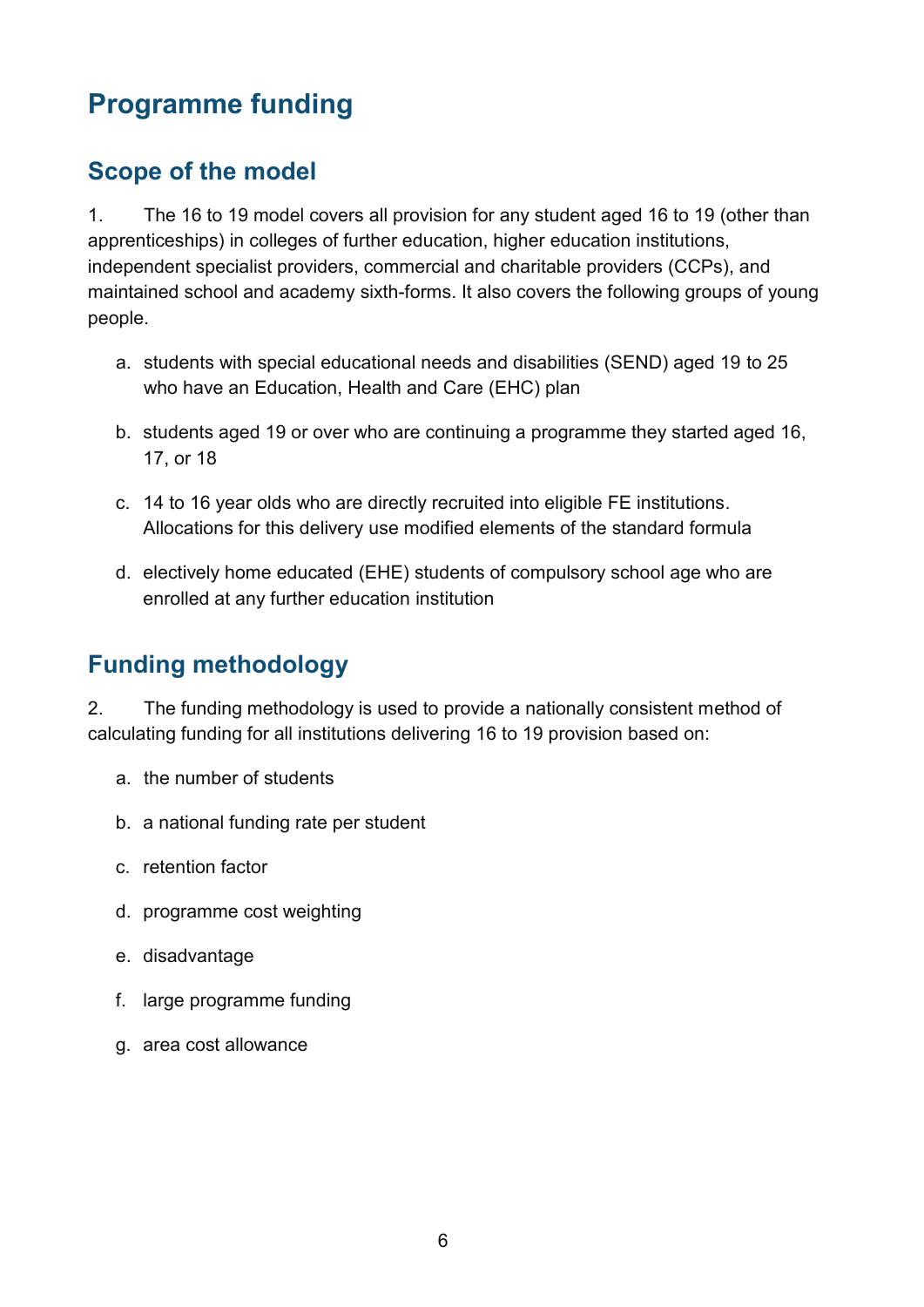# <span id="page-6-0"></span>**The formula**

| Student<br>numbers |  | National<br>fundina<br>rate per<br>student | . . | Retention<br>factor |  | Programme<br>cost<br>weighting |  | Disadvantage<br><br>funding |  | angle<br>programme<br>uplift |  |  | Area<br>cost<br>uplift | $=$ | $\tau$ otal<br>programme<br>funding |
|--------------------|--|--------------------------------------------|-----|---------------------|--|--------------------------------|--|-----------------------------|--|------------------------------|--|--|------------------------|-----|-------------------------------------|
|--------------------|--|--------------------------------------------|-----|---------------------|--|--------------------------------|--|-----------------------------|--|------------------------------|--|--|------------------------|-----|-------------------------------------|

## <span id="page-6-1"></span>**Student numbers**

3. The funding formula measures the volume of delivery through student numbers and the size of their programme. Funding allocations use a lagged approach, and take student numbers from the number of young people participating in the previous year and programme size from year before that (that is, the last full year's data return).

#### <span id="page-6-2"></span>**Lagged student numbers**

-

4. Our default approach is to base allocations on lagged numbers. This gives an appropriate allocation for each institution for the current year. It is therefore described as an allocation based on lagged numbers, rather than lagged funding or funding in arrears or a guarantee of a lagged allocation. The lagged approach applies when there is a reasonably consistent level of delivery over time – that is, in most but not all circumstances.

5. The lagged approach does not apply where there is a material change in the volume of provision offered by an institution. In these cases, we remove the institution from the lagged approach and calculate the funded student numbers as described below in the sections on [new institutions,](#page-8-0) [closing institutions,](#page-8-1) [transferred provision,](#page-9-0) [exceptional](#page-9-1)  [in-year growth,](#page-9-1) and [in-year closures.](#page-9-2)

6. We calculate lagged student numbers in different ways for different types of institutions.<sup>3</sup>

- a. school sixth-forms and most academies: we base the lagged student numbers on the number of funded students recruited in 2016/17, taken at the autumn 2016 census point
	- for a small number of academies we base student numbers on estimates provided by the institution, if this is specified in their funding agreement. These

<sup>3</sup> Full details of the calculation of lagged student numbers, including the ILR data used, is given in the explanatory notes that were published alongside the allocations statements: [www.gov.uk/guidance/16-to-](https://www.gov.uk/guidance/16-to-19-education-funding-allocations#allocations-process-2017-to-2018-academic-year)[19-education-funding-allocations#allocations-process-2017-to-2018-academic-year](https://www.gov.uk/guidance/16-to-19-education-funding-allocations#allocations-process-2017-to-2018-academic-year) (see 'Resources' section).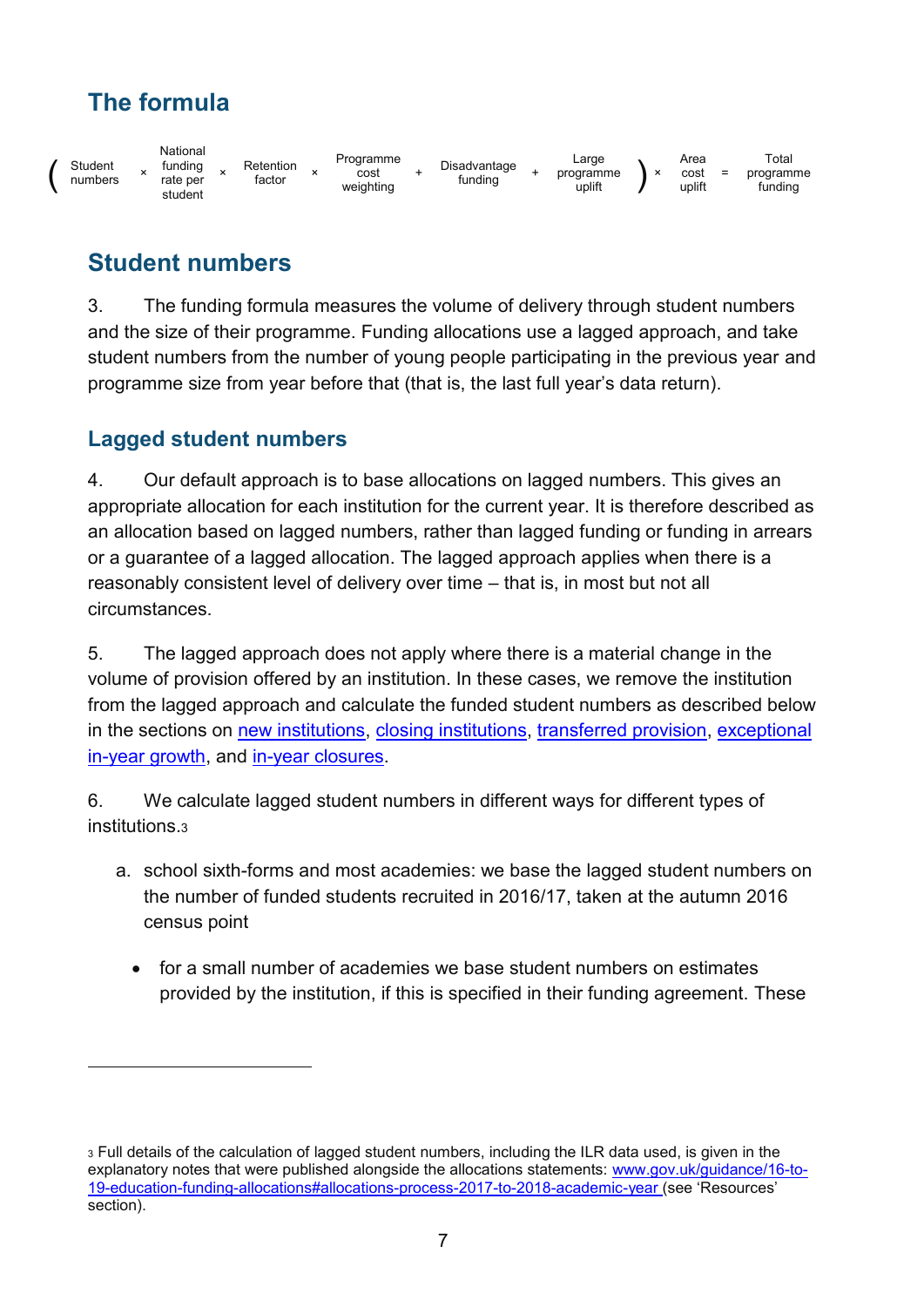academies are also subject to a pupil number adjustment in-year based on their actual delivery

- b. FE colleges, some other FE institutions, and some commercial and charitable providers (CCPs): we base the lagged student numbers on the number of students funded in 2016/17 as of 1 November and recorded in the ILR R04 return (students must have at least one aim funded by the ESFA under the 16 to 19 young people's funding model that starts on or before this date to count). As the student numbers are taken partway through the year, we look at the previous full year's data (2015/16) to find out by what proportion student numbers increased from 1 November to the end of the year. This proportion is used to work out the projected student numbers by the end of 2016/17
	- we will also compare the student numbers from your November (R04) data return with the student numbers calculated from your February return (R06), both the year-to-date (as at 1 February) figure and the number recruited by 1 November. Where there is a significant increase or decrease in student numbers we may revise the allocation accordingly
- c. charitable and commercial providers that have significant year-round enrolment: To count your students, we count students in learning at a rolling 12 month period between February 2016 and January 2017. Students who are in learning in both 2016/17 and 2017/18 are only counted once
	- for some CCPs, neither approach is appropriate. In these cases, we use a hybrid of the methods described in b and c
- d. special post-16 institutions (SPIs): we base the lagged student numbers on the number of students funded in 2016/17 as of 1 November. As the student numbers are taken part way through the year, we look at the previous full year's data (2015/16) to find out by what proportion student numbers increased from 1 November to the end of the year. This proportion is used to work out the projected student numbers by the end of 2016/17
- e. non-maintained special schools: the number of pre- and post-16 pupils from the autumn 2016 school census, uplifted by the difference between the autumn 2015 and spring 2016 census pupil number data. If there are fewer pupils in the spring census, we will use the autumn number
- f. for some other institutions (mainly smaller ones), the above approaches may not be appropriate. In these cases, we use the number of funded students from 2015/16 (the latest year for which a full year's data is available)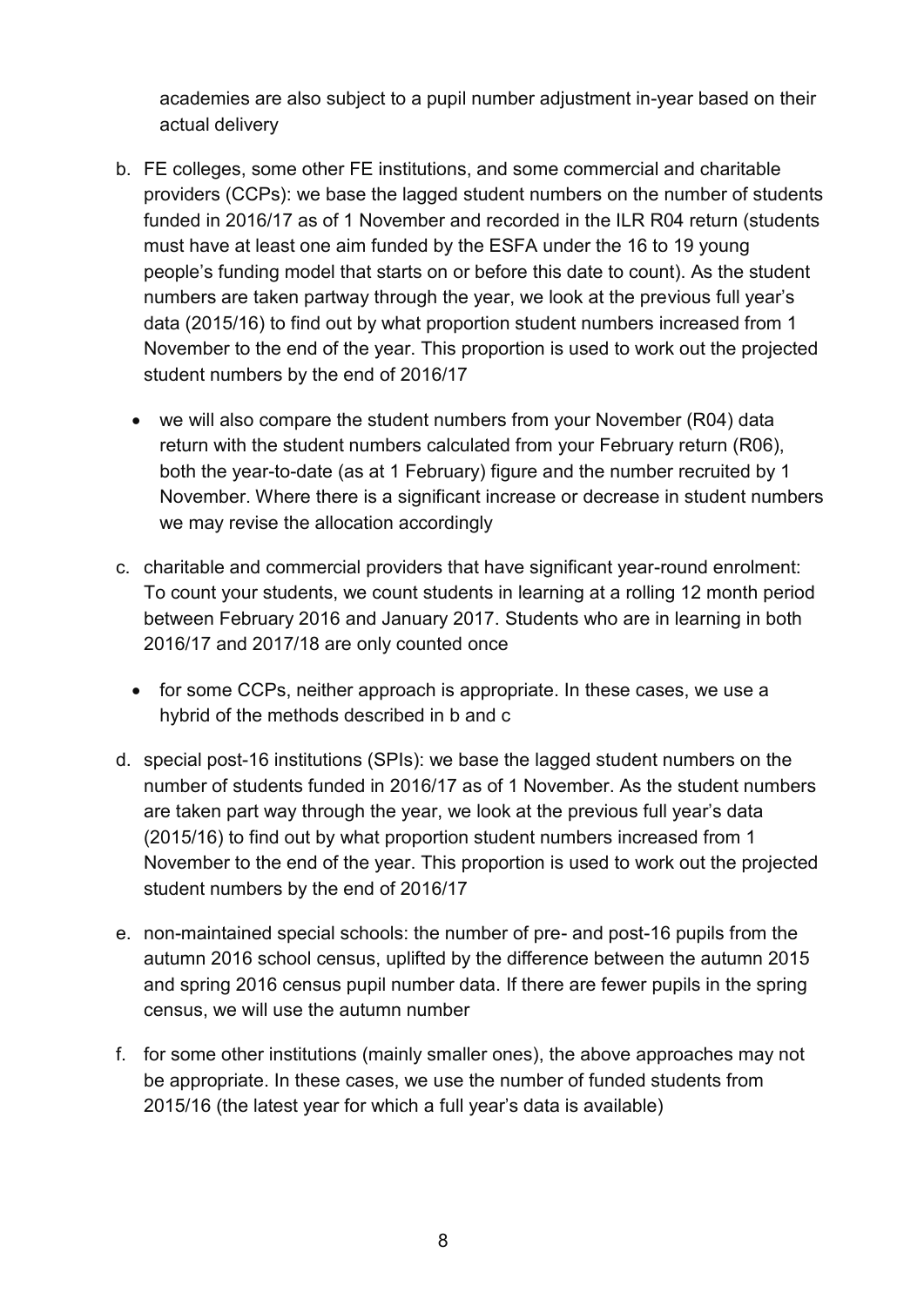#### <span id="page-8-0"></span>**Student numbers for new institutions**

7. We also derive student numbers for new institutions in different ways for different types of institutions.

- a. new school sixth-forms: at opening, student numbers will be one-third of the sixthform's full capacity. In the second year, student numbers will be double the first year's actual recruitment, and in the third year we will use lagged student numbers
- b. new academy sixth-forms: as for school sixth-forms. In a small number of cases we will base the number on the estimated number of students to be recruited in the first year, as agreed between the ESFA and the institution
- c. new free schools, university technical colleges (UTCs), and studio schools with sixth-forms: the estimated number of students to be recruited in the first year, as agreed between the ESFA and the institution
- d. new institutions with the ESFA funding for high needs students only: the number of places commissioned by the local authority
- e. new SPIs: we will base student and high needs place numbers on the either 2016/17 allocated numbers or their 2016/17 R04 ILR data, whichever is higher

8. In all cases, we will review the standard approach when an institution makes a case based on exceptional circumstances.

#### <span id="page-8-1"></span>**Student numbers for closing institutions**

9. When an institution closes, or stops ESFA-funded 16 to 19 provision, we will reduce the lagged numbers to reflect the planned decline in student numbers.

10. We will not allocate 16 to 19 funding to an institution that is completely stopping 16 to 19 provision. We will also reduce funding before that if the change in delivery is material – for example, a rundown of provision over 2 years.

11. For an institution such as a school or academy sixth-form, whose students are mainly on 2 year programmes, a typical trajectory for the reduction is half the lagged numbers in the year before closure and no funding in the year of closure.

#### **In-year closures**

12. When an institution notifies the ESFA after the start of the academic year that they have stopped offering ESFA-funded 16 to 19 provision, or when they do not recruit or enrol any students, we will withdraw the allocation. We will also action recovery of funds if we have already made any payments.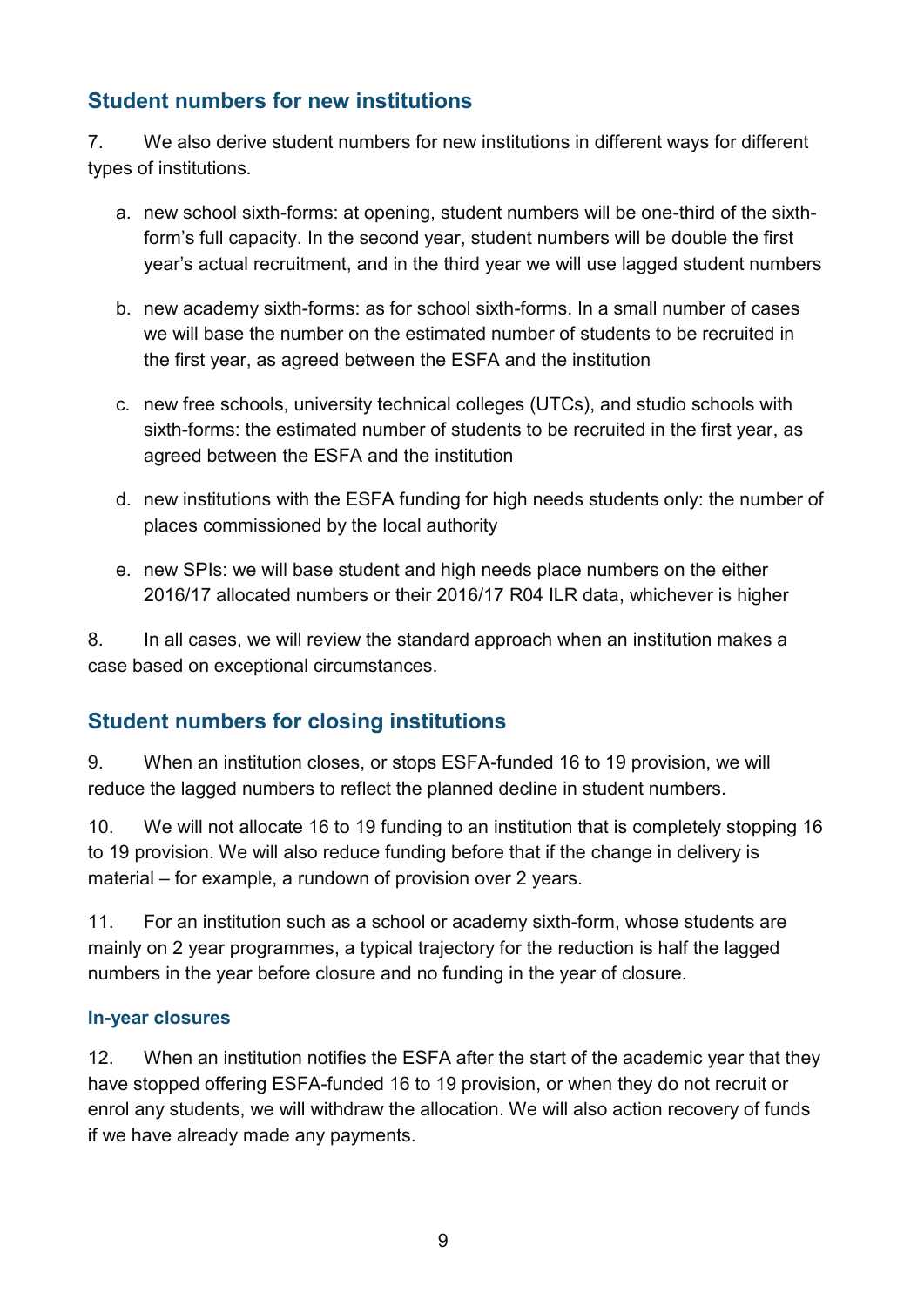#### <span id="page-9-0"></span>**Transferred provision**

13. When students are transferred between 2 institutions on an agreed basis, the funding for those students will also transfer.

14. We will also usually transfer the funding when a funded institution (the 'prime') ceases a sub-contracting arrangement and the sub-contractor transfers the provision to a different prime contractor: the funding follows the learner.<sup>4</sup>

#### <span id="page-9-1"></span>**Exceptional in-year growth**

15. Each year we review the levels of delivery of grant-funded institutions (such as colleges, schools and academies) based on the autumn census or ILR data. When institutions deliver exceptional in-year growth compared to their allocation we may increase their allocations. These arrangements are separate from the reconciliation arrangements that apply to CCPs.

16. We identify exceptional growth through analysing the current allocated student numbers against actual evidenced recruitment and the projected end-year position. We also consider under-delivery at the institution in the previous year and the national picture of growth. Growth funding will be based on a standard threshold determined by affordability, and is likely to be at a marginal rate. We may require additional eligibility or audit checks before allocating growth funding.

## <span id="page-9-2"></span>**National funding rate**

-

17. We base national funding rates on the planned hours in a student's study programme. All full time students are funded at the same basic rate per student, per year. We derive the funding rates for part time students from the full time rate, proportioned according to the midpoint of the hours range.

<sup>4</sup> More information on funding for transferred sub-contracting provision is available in the 2017/18 allocations explanatory note for further education institutions: [www.gov.uk/government/publications/post-](file://///Shenetapp01/efa2%20central%20funding%20restricted/Funding%20Implementation%20and%20Allocations/Funding%20guidance/201718/www.gov.uk/government/publications/post-16-funding-allocations-supporting-documents-for-2017-to-2018)[16-funding-allocations-supporting-documents-for-2017-to-2018.](file://///Shenetapp01/efa2%20central%20funding%20restricted/Funding%20Implementation%20and%20Allocations/Funding%20guidance/201718/www.gov.uk/government/publications/post-16-funding-allocations-supporting-documents-for-2017-to-2018)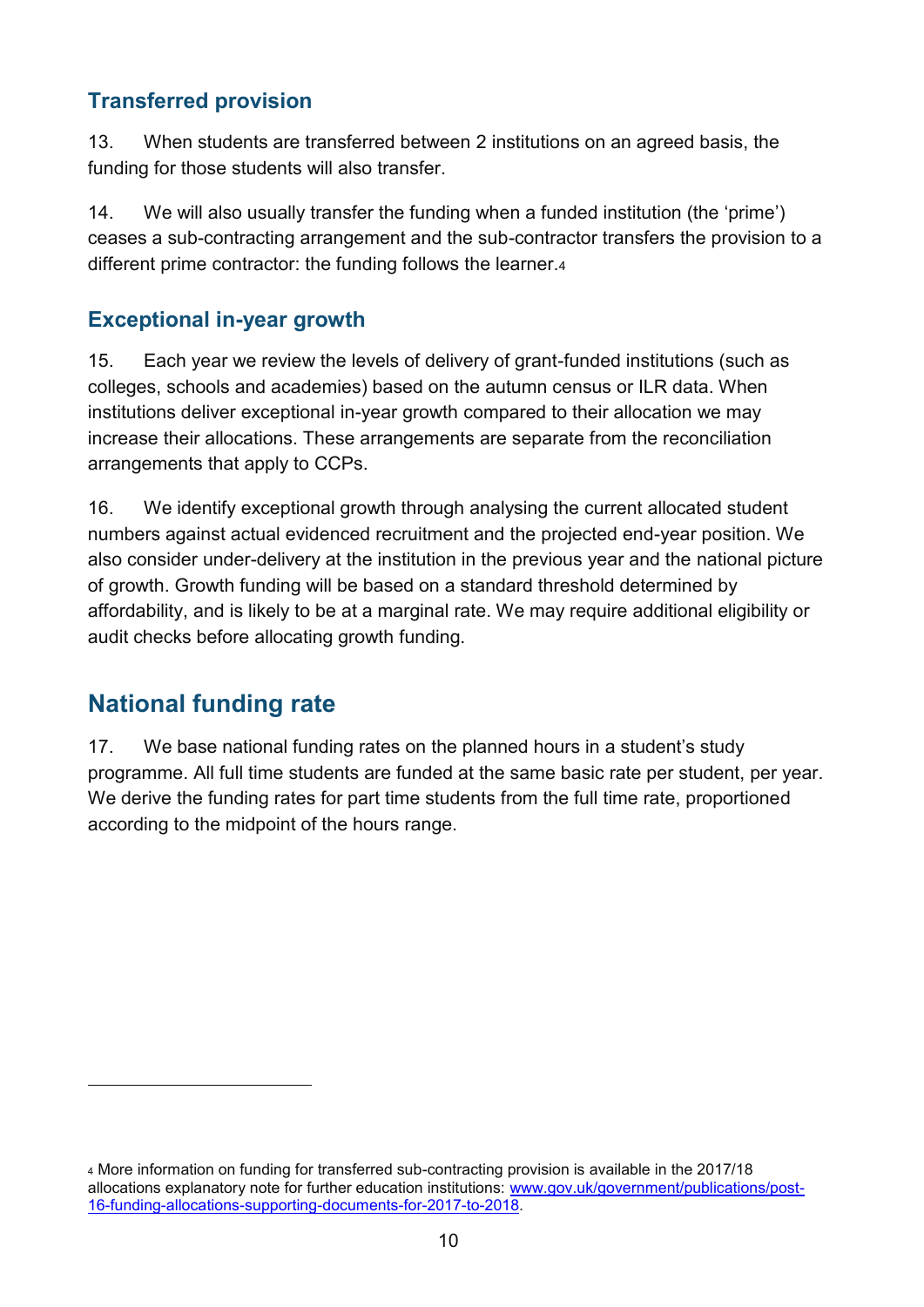| <b>Band</b>    | <b>Annual planned hours</b> |                                                                                  | <b>National funding rate</b><br>per student |
|----------------|-----------------------------|----------------------------------------------------------------------------------|---------------------------------------------|
| 5              | $540+$ hours                | 16 and 17 year olds<br>Students aged 18 and<br>over with high needs <sub>5</sub> | £4,000                                      |
| 4a             | $450+$ hours                | Students aged 18 and<br>over who are not high<br>needs                           | £3,300                                      |
| 4 <sub>b</sub> | 450 to 539 hours            | 16 and 17 year olds<br>Students aged 18 and<br>over with high needs              |                                             |
| 3              | 360 to 449 hours            |                                                                                  | £2,700                                      |
| 2              | 280 to 359 hours            |                                                                                  | £2,133                                      |
| 1              | Up to 279 hours             |                                                                                  | £4,000 per full time<br>equivalent (FTE)    |

#### <span id="page-10-0"></span>**Table 1: National funding rates for 2017/18**

18. We expect that full time study programmes for 16 and 17 year olds will be 600 planned hours per academic year, and we set the funding rate on this basis. For funding purposes the minimum threshold for a full time programme is set at 540 planned hours.

19. We fund band 1, the smallest part time band, on full time equivalents (FTEs). We calculate FTEs as the total planned hours for the student as a proportion of 600 hours (the average hours for a full time study programme).

20. The definitions of the full time and part time bands are based on the annual planned hours that are planned for a student. We define these hours differently to guided learning hours, and institutions should refer to the companion document ['Funding](https://www.gov.uk/government/publications/advice-funding-regulations-for-post-16-provision)  [regulations'](https://www.gov.uk/government/publications/advice-funding-regulations-for-post-16-provision)<sup>6</sup> for further information on what hours may be included.

21. The full time funding rate is generally intended to fund a student for a programme that lasts the whole of the academic year. Under the 16 to 19 young people's

<sup>5</sup> High needs students are those who get element 3 top-up funding. See the section ['High needs student](#page-25-1)  [\(HNS\) funding'](#page-25-1) for more information.

<sup>6 &#</sup>x27;Funding regulations' guidance: [www.gov.uk/government/publications/advice-funding-regulations-for-post-](https://www.gov.uk/government/publications/advice-funding-regulations-for-post-16-provision)[16-provision.](https://www.gov.uk/government/publications/advice-funding-regulations-for-post-16-provision)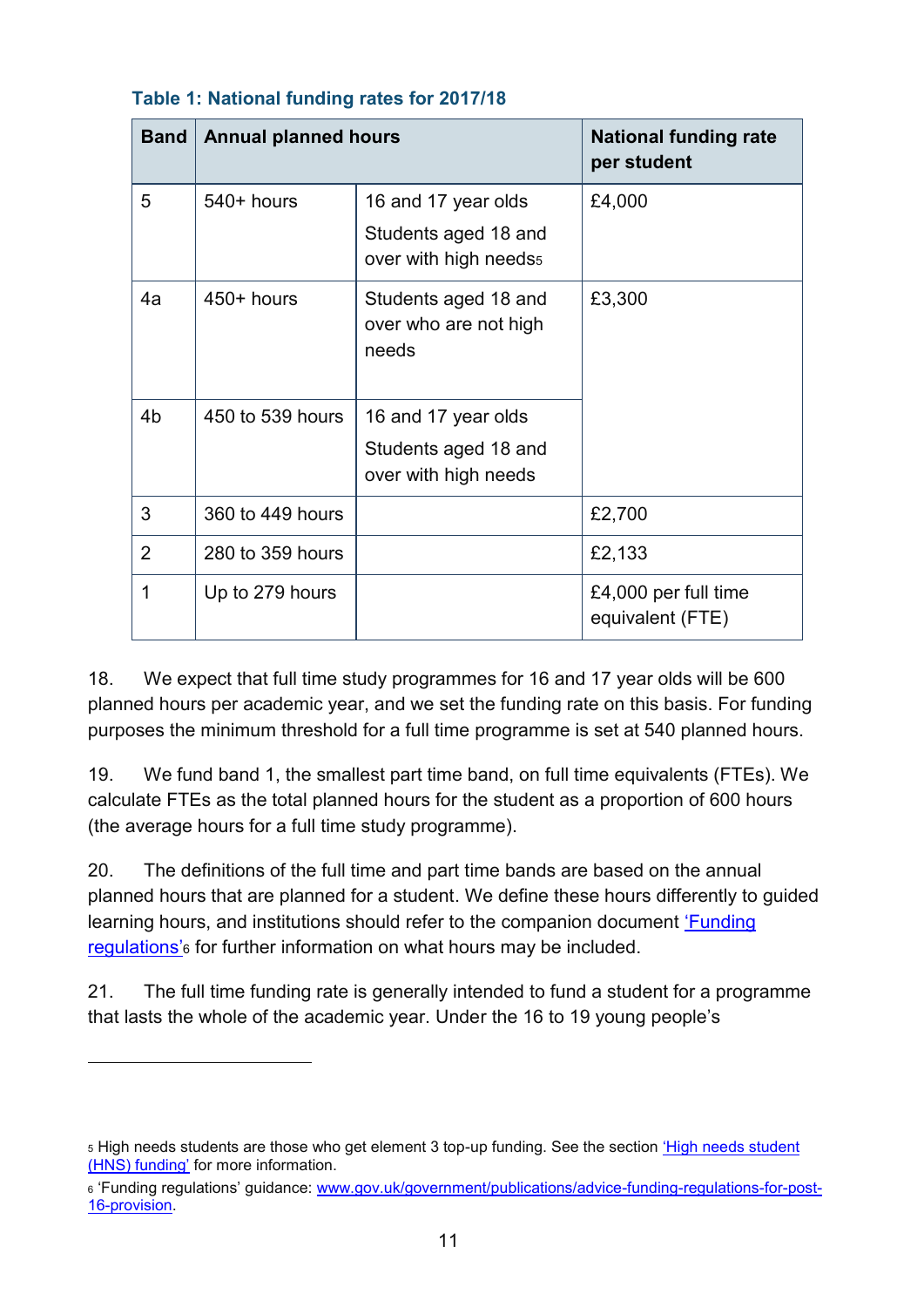methodology, the ESFA regards students who start at the beginning of the year and attend a full time programme as attending for a whole year.

22. Institutions can record a student on a full time programme even if it does not cover the whole delivery year – for example, for a student who starts a programme in November after withdrawing from a programme at another institution. Institutions must bear in mind that under the 16 to 19 young people's funding methodology, the ESFA does not expect to fund students to take more than one full time programme (or the equivalent in multiple part time programmes) in one institution in one funding year.

23. In some cases, institutions will plan compressed programmes to allow students to complete a significant number of hours in a short period of time where this best meets the assessed needs of the students and/or is strictly necessary to prepare them for their progression outcome. These programmes will be funded at the standard funding rates based on the planned hours. The ESFA expects this sort of compressed delivery to lead to excellent results, as demonstrated through qualification success rates and positive destinations. The ESFA is monitoring the delivery and value for money of compressed programmes, and will decide whether to apply a funding cap to such provision in future accordingly.

24. Some students will have programmes planned in 12 month blocks that do not match the funding year (August to July). We determine the funding band for these students by the number of planned hours assigned to them in the funding year. Therefore it is possible for a learner to be funded as full time in one year and part time in the next, or part time in both years, even though their attendance pattern and timetable is the same as students on full time programmes.

#### <span id="page-11-0"></span>**Changes to planned hours**

25. If an institution makes an error in recording the planned hours, they can change the planned hours at any point. Otherwise, institutions must only change the planned hours recorded for a student in certain circumstances.

#### **Changes within the first 6 weeks**

26. Institutions must work out the planned hours for a student's study programme when they are first enrolled. If the programme content changes within the first 6 weeks of the programme, the institution must update the planned hours.

27. When a student transfers from one aim to another within the first 6 weeks, institutions must calculate the new planned hours value to include:

- a. the timetabled hours for any new aims and for continuing or completed aims
- b. the hours delivered for the aim that the student has transferred off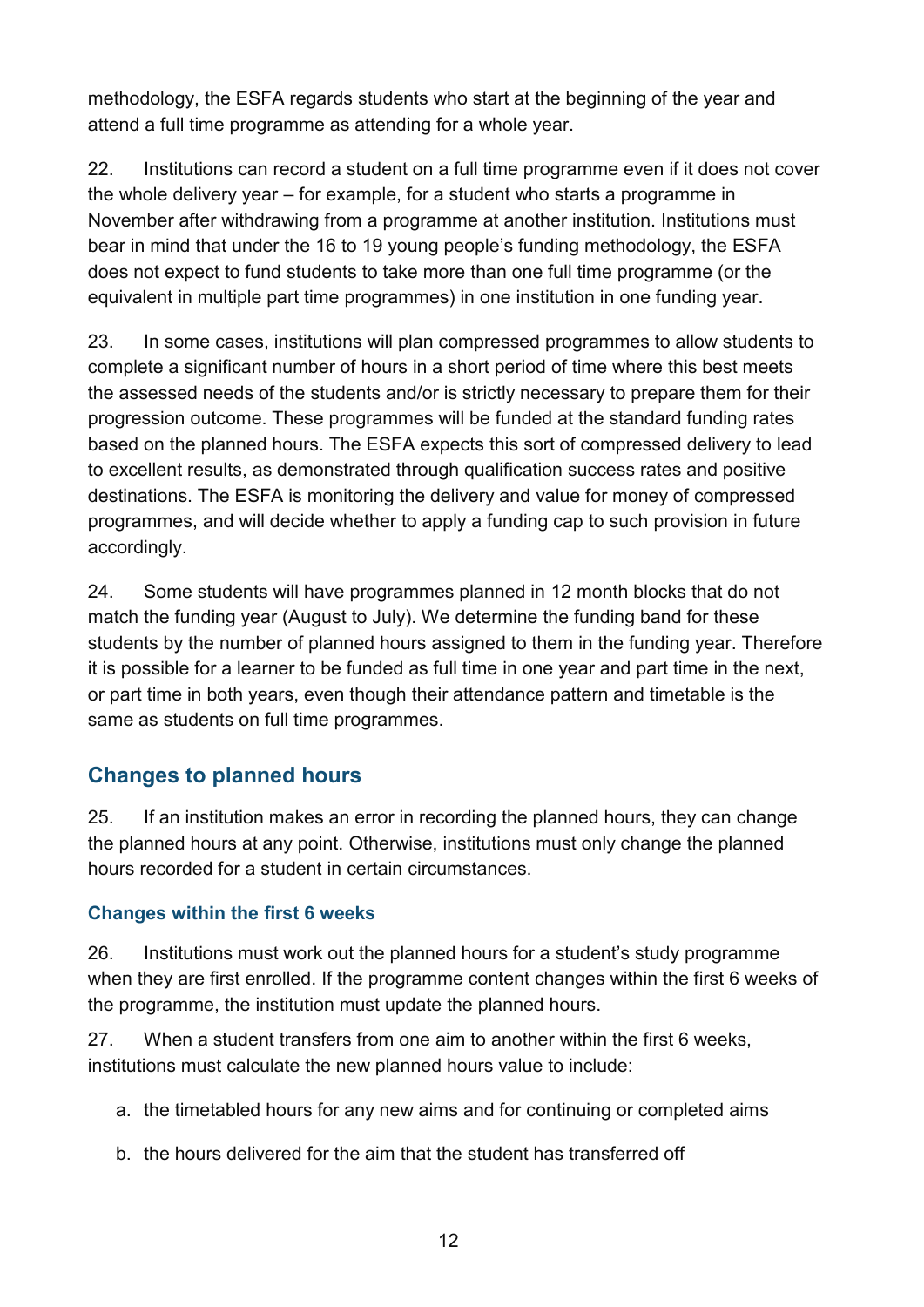28. When a student withdraws from an aim within the first 6 weeks of a programme, institutions must remove all of the planned hours for the aim from the total planned hours unless excluding the hours already delivered within the first 6 weeks would make a material difference to the student's funding band. In those cases, institutions can include the hours already delivered in the planned hours.

#### <span id="page-12-1"></span>**Students who do more than one programme in a year**

29. Institutions may change a student's planned hours when they do more than one programme in a year.

30. Students doing more than one programme in a year will have completed all the activities on their first learning agreement or plan. The student may then start a second study programme. The institution must:

- a. record a new core aim
- b. change the planned hours to reflect the additional delivery

31. Students are allowed to do more than one programme in a year, but institutions must remember that the ESFA does not fund students to take more than one young people's full time programme (or the equivalent in multiple part time programmes) in one institution in one funding year.

## <span id="page-12-0"></span>**Large programme uplift**

-

32. Large programmes funding supports students who take much larger study programmes in order to prepare for work and university. It gives institutions the ability to stretch their most able students by offering a broad range of qualifications.<sup>7</sup>

33. The uplift provides increased funding above the national rate for students that successfully study either 4 or 5 A levels, a Technical Baccalaureate (TechBacc)8 or a full International Baccalaureate.

34. 16 to 17 year olds and 19 to 24 year olds with an EHC plan are eligible for the uplift when they successfully complete one of the study programmes shown in the table below. We will only pay the uplift for an individual student for 2 years.

<sup>7</sup> More information on the large programme uplift is available in the factsheet: [www.gov.uk/guidance/16-to-](https://www.gov.uk/guidance/16-to-19-funding-large-programme-uplift)[19-funding-large-programme-uplift.](https://www.gov.uk/guidance/16-to-19-funding-large-programme-uplift)

<sup>8</sup> More information on the Technical Baccalaureate is available online: [www.gov.uk/government/publications/technical-baccalaureate-measure-for-16-to-19-year-olds.](https://www.gov.uk/government/publications/technical-baccalaureate-measure-for-16-to-19-year-olds)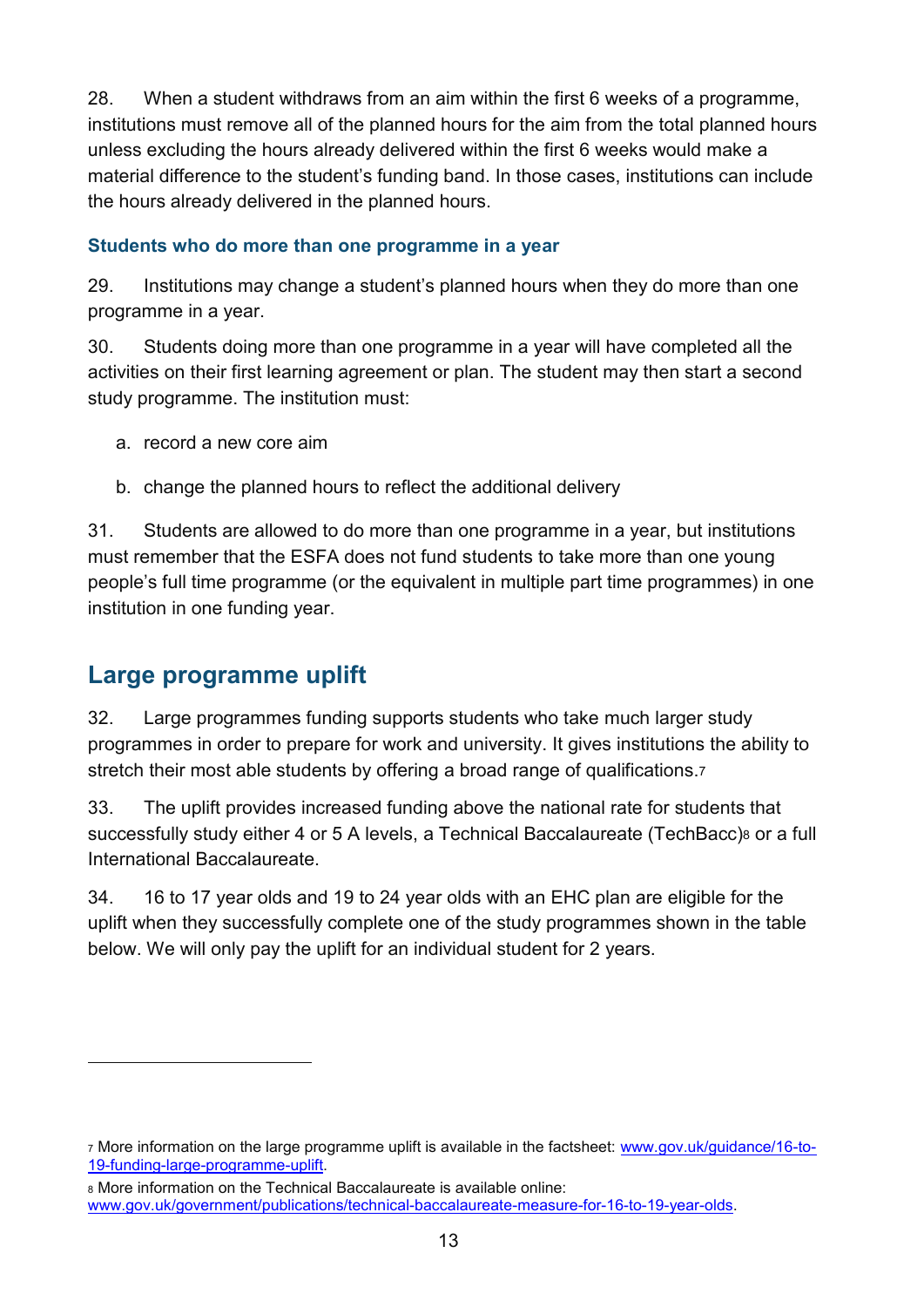#### <span id="page-13-0"></span>**Table 2: Study programmes eligible for the large programme uplift**

| <b>Study programme</b>                                                                                                 | <b>Uplift</b> |
|------------------------------------------------------------------------------------------------------------------------|---------------|
| 4 A2 or full linear A Levels achieved at grade B or above                                                              | 10%           |
| 5 A2 or full linear A Levels achieved at grade B or above                                                              | 20%           |
| Full level 3 International Baccalaureate Diploma achieved at 28<br>points or above                                     | 20%           |
| Large TechBacc programme equivalent to 4 A levels where all<br>qualifications are passed                               | 10%           |
| Large TechBacc programme equivalent to full level 3<br>International Baccalaureate where all qualifications are passed | 20%           |

35. We have used the last full year's attainment data (from the 2014/15 Young Peoples Matched Administrative Database, YPMAD) for the 2017/18 allocations.

36. We will calculate the value of the funding uplift as a separate amount and add it to the funding allocation before the area cost factor is applied.

## <span id="page-13-1"></span>**Historic data**

37. In line with the lagged approach used for student numbers, we use historic information from the latest full year's data to determine funding factors. For the 2017/18 academic year allocations, we used data from 2015/16 when calculating these elements of the funding formula for each institution:

- a. retention factor
- b. programme cost weighting
- c. block 1 disadvantage funding

38. For most institutions, we used block 2 disadvantage funding from the 2015/16 ILR and school census. See the section on [block 2 funding](#page-21-0) for more detail.

39. Where historic data is not available (often due to the institution being new and therefore not having submitted any data), we used national or local authority averages for the relevant institution type.

#### <span id="page-13-2"></span>**Programmes and core aims**

40. The core aim is the principal or 'core' activity in a student's programme. It must be a learning aim so that it can be recorded in the ILR or school census, but it may be an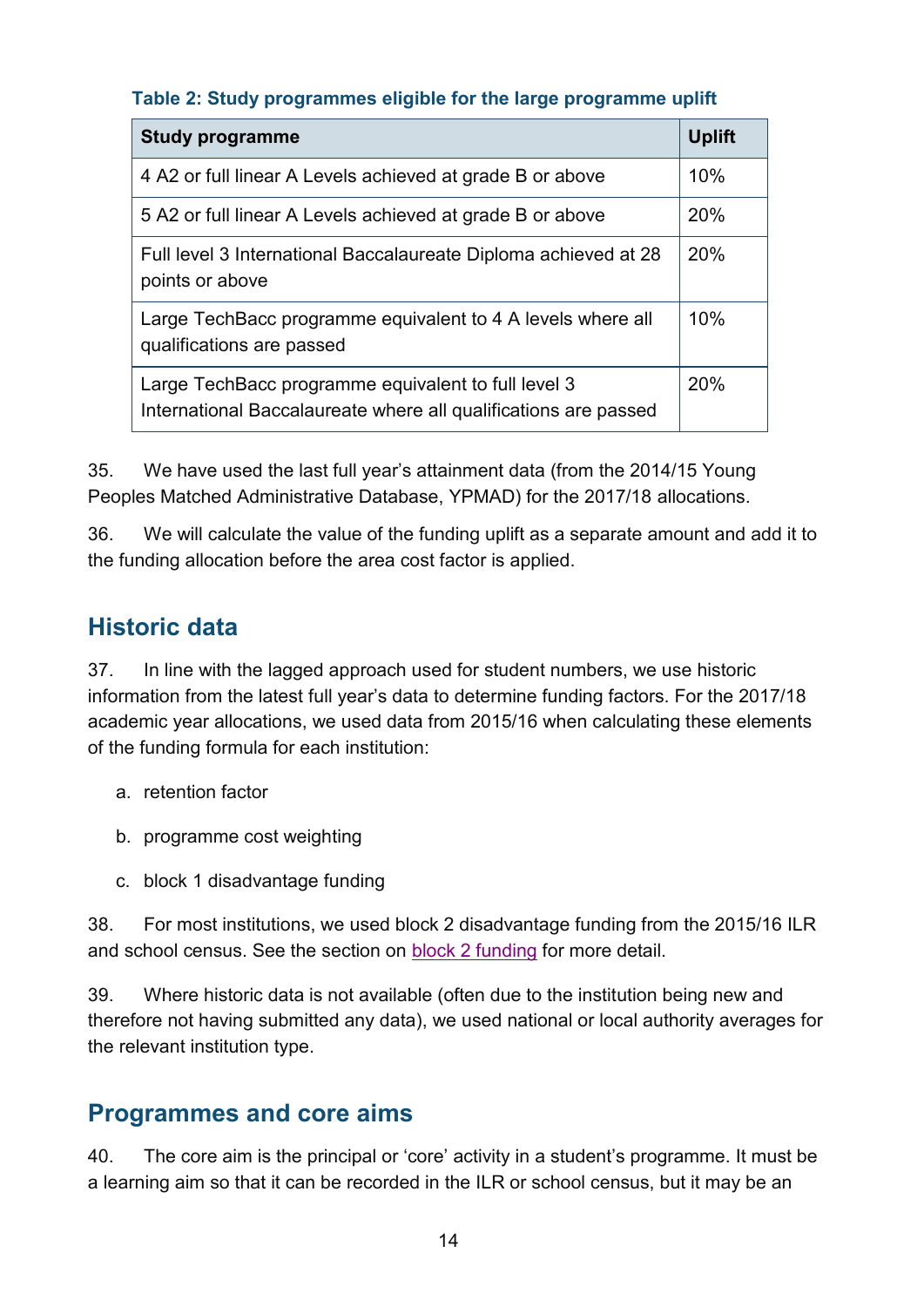activity represented by a class code,<sup>9</sup> such as work experience.<sup>10</sup> Institutions returning the ILR identify the core aim for each programme. For the school census, institutions must only return the core aim for students studying vocational programmes, or mixed programmes with a vocational core.

41. The core aim is used:

- a. to determine whether the programme is academic or vocational
- b. to determine whether a student is retained on the programme or not
- c. to calculate programme cost weighting

#### <span id="page-14-0"></span>**Determining the core aim**

42. The core aim is the most important or central element of the programme, around which the rest of the programme is built. It will usually be the component with the largest amount of timetabled activity associated with it. More information on identifying the core aim is available on **GOV.UK.11** 

43. In the ILR, the core aim determines whether a programme is academic or vocational. Any programme with an academic qualification (as set out in the table below) as the core aim is an academic programme. When institutions select any other type of qualification or work experience as the core aim, the programme is vocational.

44. In the school census, we count any programme with a core aim as vocational.

45. Traineeships must always have work experience as the core aim. Study programmes that are not traineeships may also have work experience as the core aim.

#### <span id="page-14-1"></span>**Academic programmes**

-

46. The table below indicates the qualification types that are academic. If the student's core aim in the ILR is not one of the listed types, the student's programme is vocational. Institutions who return the school census must only flag a core aim when the programme

<sup>9</sup> For more information on class codes, see appendix H to the 2016/17 ILR specification, Skills Funding Agency: [www.gov.uk/government/publications/ilr-specification-validation-rules-and-appendices-2017-to-](https://www.gov.uk/government/publications/ilr-specification-validation-rules-and-appendices-2017-to-2018)[2018.](https://www.gov.uk/government/publications/ilr-specification-validation-rules-and-appendices-2017-to-2018)

<sup>10</sup> Further information on work experience is available in '16 to 19 funding study programmes: work experience', Department for Education: [www.gov.uk/16-to-19-funding-study-programmes-work-experience.](https://www.gov.uk/16-to-19-funding-study-programmes-work-experience)

<sup>11</sup> '16 to 19 funding: core aims in study programmes', [www.gov.uk/guidance/16-to-19-funding-core-aims-in](https://www.gov.uk/guidance/16-to-19-funding-core-aims-in-study-programmes%23how-to-identify-the-core-aim)[study-programmes#how-to-identify-the-core-aim.](https://www.gov.uk/guidance/16-to-19-funding-core-aims-in-study-programmes%23how-to-identify-the-core-aim)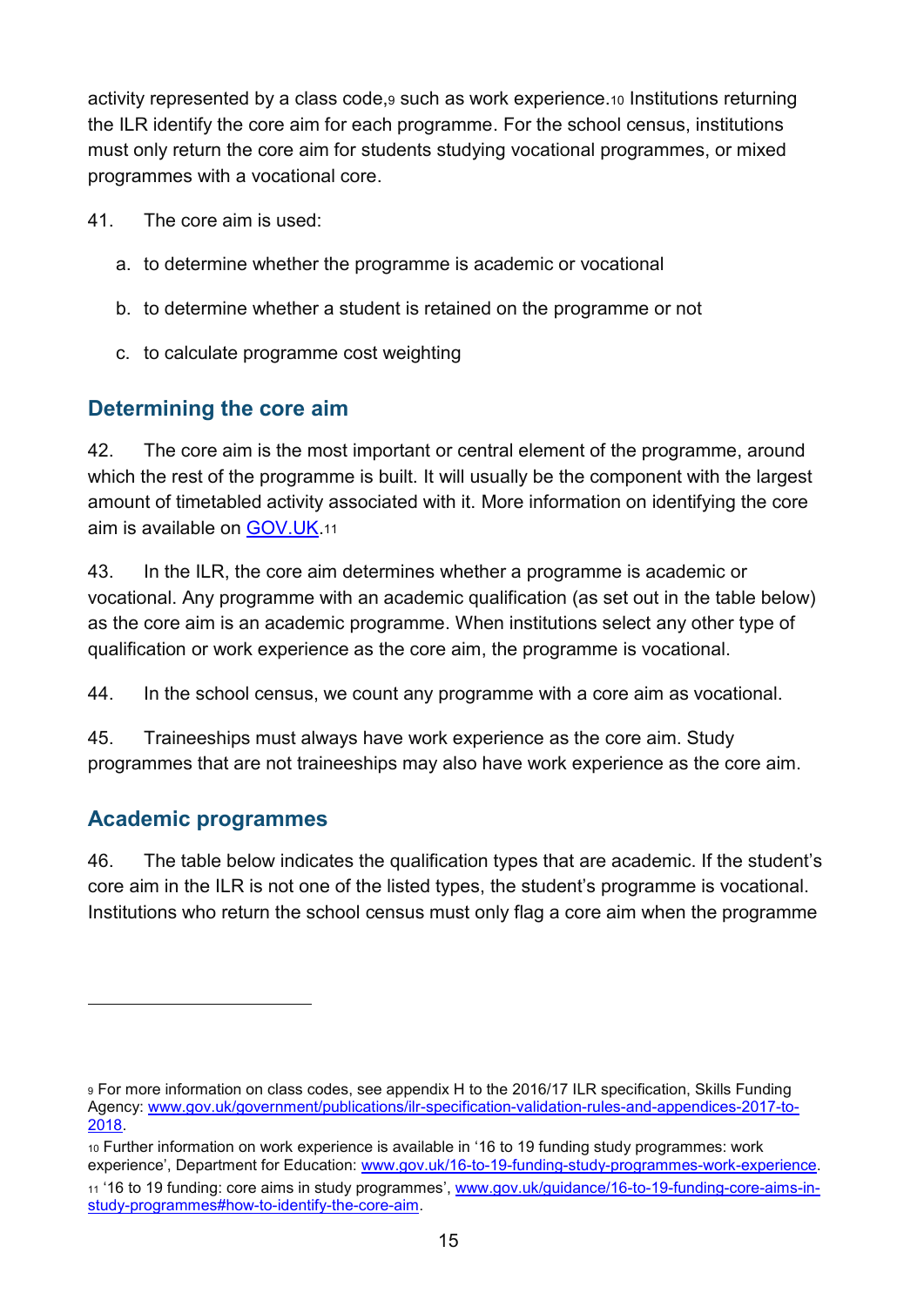is vocational. All programmes with a core aim recorded in the school census will count as vocational, even if the core aim flag is attached to an academic qualification.<sup>12</sup>

<span id="page-15-0"></span>

| Level | <b>Qualification types</b>                                                                                                                  |
|-------|---------------------------------------------------------------------------------------------------------------------------------------------|
| 3     | GCEs: AS, A2, A with AS levels; double awards count as 2<br>academic qualifications (General Studies and Critical Thinking<br>are excluded) |
|       | <b>IB Diploma</b>                                                                                                                           |
|       | <b>IB Certificates</b>                                                                                                                      |
|       | Cambridge Pre-U Diploma<br>m.                                                                                                               |
|       | Access to HE Diploma<br>m.                                                                                                                  |
| 2     | GCSEs – including vocational                                                                                                                |
|       | <b>GCSE</b> short courses                                                                                                                   |
|       | Free standing maths qualifications (FSMQs)                                                                                                  |

47. A levels in Critical Thinking and General Studies must not be core aims. However, institutions should include the planned hours associated with them in the total for the planned programme hours.

#### <span id="page-15-1"></span>**Vocational programmes**

48. Students who are not on an academic programme are, for funding purposes, on a vocational programme.

## <span id="page-15-2"></span>**Definition of a start**

-

49. For funding purposes, we count a student as having started a study programme once they have remained on that programme within the current funding year for a defined period of time, as set out in the table below.

50. For programmes that span more than one funding year, a student has to re-qualify as a start at the beginning of each funding year.

51. We do not fund any programmes that are shorter than 2 weeks.

<sup>12</sup> Information on the correct use of the core aim in the census, and the effects of errors, is available in the interactive post-16 school census tool: [www.gov.uk/government/publications/interactive-post-16-school](https://www.gov.uk/government/publications/interactive-post-16-school-census-tool)[census-tool.](https://www.gov.uk/government/publications/interactive-post-16-school-census-tool)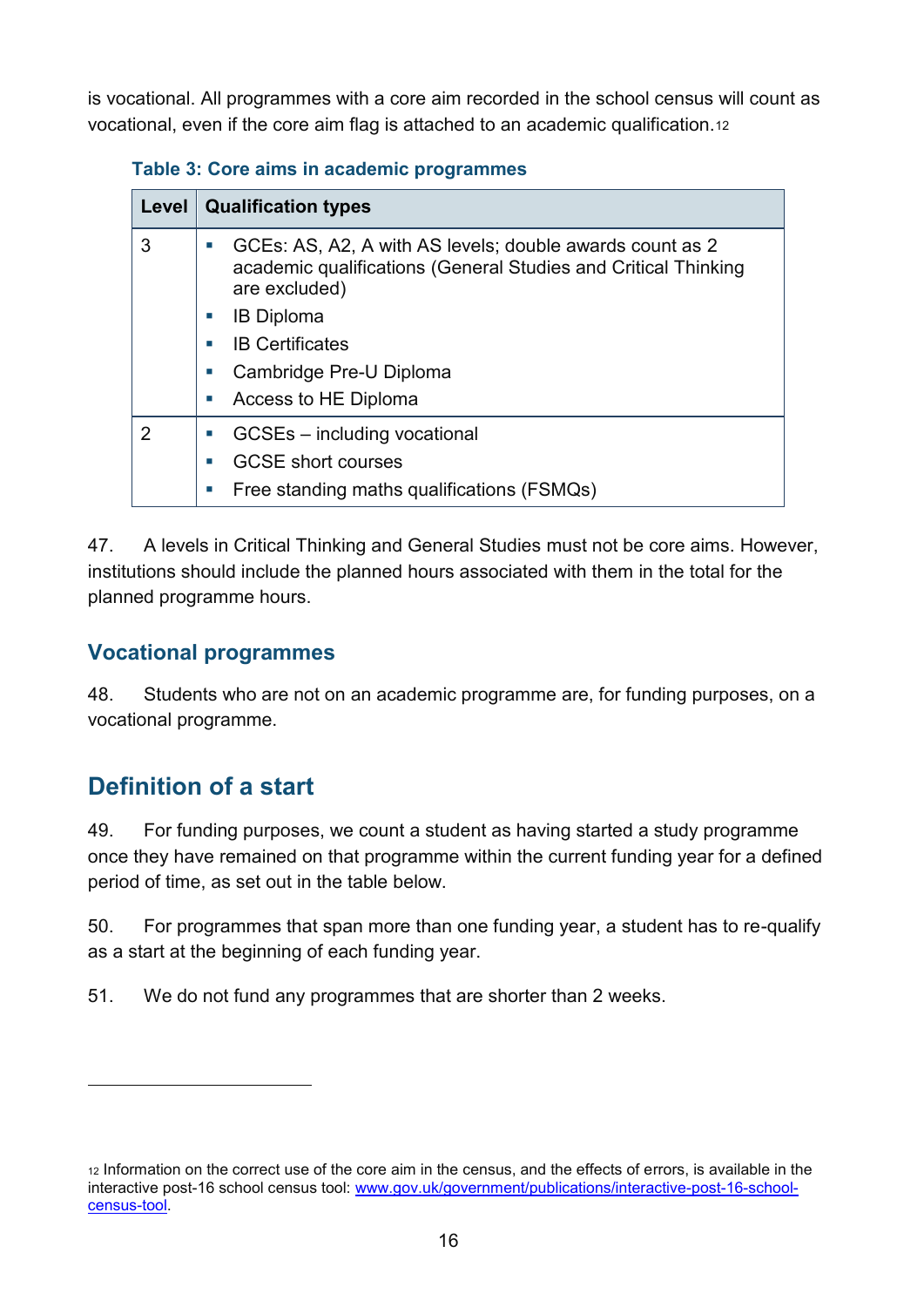#### <span id="page-16-0"></span>**Table 4: Criteria to count as a start**

| Study programme planned hours and<br>planned length in-year |                    | <b>Qualifying period</b> |
|-------------------------------------------------------------|--------------------|--------------------------|
| 450 hours or more                                           |                    | 6 weeks (42 days)        |
| Fewer than 450 hours                                        | 24 weeks or longer | 6 weeks (42 days)        |
|                                                             | 2 to 24 weeks      | 2 weeks (14 days)        |

52. We use the earliest start date and latest planned end date of all aims within a study programme to determine its length. Similarly, the actual length we use to determine whether or not the student has met the qualifying period is calculated from the earliest start date and latest actual/planned end date of all aims within a study programme.

# <span id="page-16-1"></span>**Retention**

-

- 53. Retention criteria differ according to programme type.
	- a. academic programmes: a student must stay on or complete at least one of the academic aims in their programme in the funding year
	- b. vocational programmes: a student must stay on or complete their core aim in the funding year to count as retained

54. Traineeships have different retention criteria. A student must stay on or complete the programme aim (a record in the ILR used to identify certain programmes, such as traineeships)<sup>13</sup> to count as retained. Alternatively, within 6 months of leaving a traineeship, the student must have met one of the following criteria.

a. they must have had 8 consecutive weeks of employment, or 8 consecutive weeks of self-employment of 16 hours a week or more. If they are 16 or 17 years old, they must combine this with part-education or training that meets the requirements of the raised participation age<sup>14</sup>

<sup>13</sup> More information on programme aims is available in the ILR provider support manual, section 9.8.1: [www.gov.uk/government/publications/ilr-guides-and-templates-for-2016-to-2017.](https://www.gov.uk/government/publications/ilr-guides-and-templates-for-2016-to-2017)

<sup>14</sup> More information on the training required for 16 and 17 year olds who are employment is available in 'Participation of young people in education, employment or training: Statutory guidance for local authorities' (annex, 1 paragraph 13): [www.gov.uk/government/publications/participation-of-young-people-education](https://www.gov.uk/government/publications/participation-of-young-people-education-employment-and-training)[employment-and-training.](https://www.gov.uk/government/publications/participation-of-young-people-education-employment-and-training)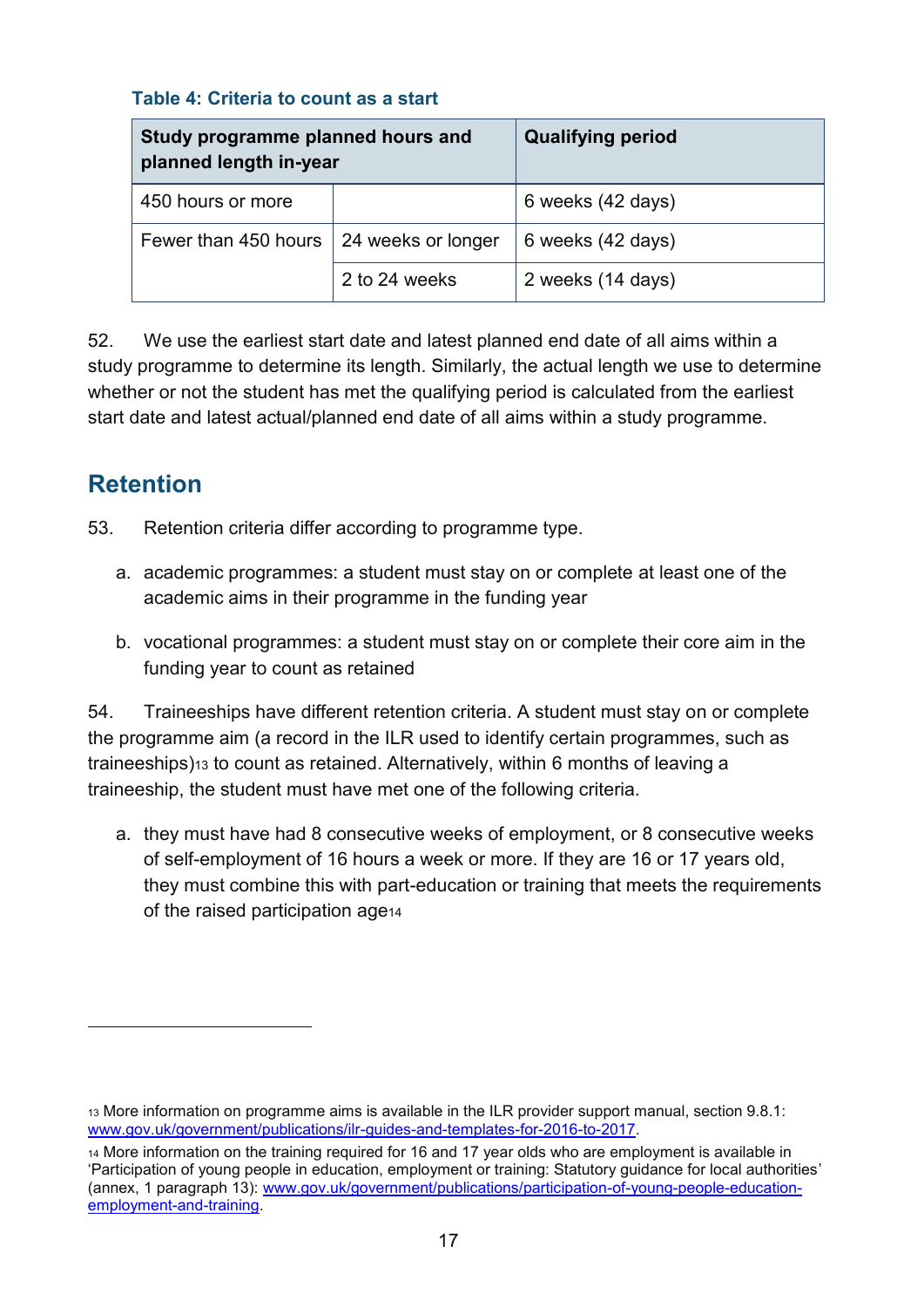- b. they must have started on an apprenticeship by passing the qualifying period to count for funding
- c. they must have started on another programme at level 2 or level 3 and have passed the qualifying period to count for funding. The programme should include a substantial qualification recognised in the [performance tables](http://www.gov.uk/government/publications/16-to-19-vocational-qualifications-technical-guidance)15

55. The ESFA expects that young people's vocational programmes will usually have a substantial core aim. When students have a short core aim within a larger programme and withdraw from their programme after completing that aim, this can lead to the retention rate being distorted as the student is counted as retained for the whole programme even though they have only completed a small part of their programme.

56. The ESFA will monitor the use of short core aims in young people's programmes, and will consider adjusting the retention rate for individual institutions if there is evidence that cohorts of students are entered for programmes that distort the retention rate in this way. The ESFA will apply an adjustment to institutions whose data returns show material non-compliance with the spirit and intention of the funding methodology.

#### <span id="page-17-0"></span>**Retention factor**

-

57. The funding formula recognises that there is a cost to institutions in delivering programmes of study to students who do not complete. This is done through the retention factor, and the effect on funding is shown in the table below.

| <b>Student's completion status</b>                    | <b>Percentage of annual</b><br>funding earned |
|-------------------------------------------------------|-----------------------------------------------|
| Student leaves before completing qualifying<br>period | $0\%$                                         |
| Student leaves and is not recorded as<br>completed    | 50%                                           |
| Student retained and is recorded as<br>completed      | 100%                                          |

#### <span id="page-17-1"></span>**Table 5: Funding for withdrawing students**

58. To reflect the funding reduction for withdrawing students, the funding formula uses a retention factor that is based on the retention rate.

<sup>15</sup> 16 to 19 vocational qualifications: technical guidance, Department for Education: [www.gov.uk/government/publications/16-to-19-vocational-qualifications-technical-guidance.](https://www.gov.uk/government/publications/16-to-19-vocational-qualifications-technical-guidance)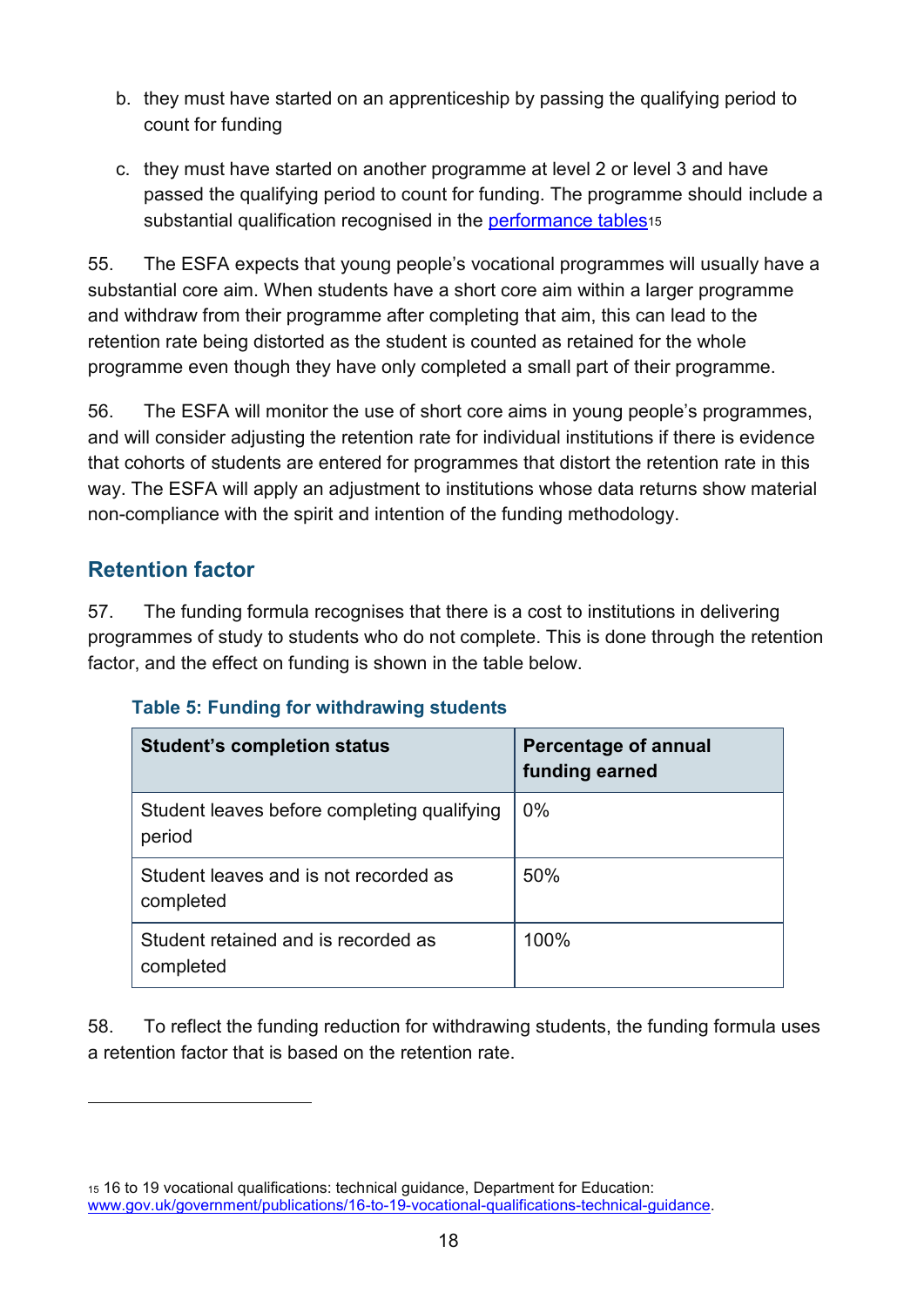59. The retention rate is the number of students retained (the student's completion status is continuing, completed or on a planned break in learning) divided by the total number of fundable students.

60. The retention factor is halfway between the retention rate and 100 per cent. We calculate it with the following formula.

> Retention factor =  $50\%$  + retention rate  $\mathfrak{D}$

61. We use a retention factor of 1 to calculate the allocations for direct funded 14 to 16 students.

#### <span id="page-18-0"></span>**Transfers**

62. A transfer is when a student stops studying one qualification and takes up another in its place, while staying at the same institution.

63. When a student transfers between qualifications or other programme components (such as work experience or personal development activity), retention is not affected as long as the student continues to meet the retention criteria.

64. When a student stops studying for and does not complete their core aim, institutions must only record a replacement core aim when it is a substantial and core component of the study programme. If an alternative aim that meets these criteria cannot be identified, the withdrawn aim must remain as the core aim.

#### <span id="page-18-1"></span>**Withdrawals**

65. When a student withdraws from the whole of their programme at one institution and enrols at another within the same funding year, the first institution will receive funding (as long as the student has completed the programme qualification period), adjusted by the retention factor. The second institution should record the student on a full time or part time programme, according to the number of hours that their programme holds for the remainder of the year.

## <span id="page-18-2"></span>**Programme cost weighting**

66. We use programme weightings to recognise that some programmes are more costly to deliver than others. There are 4 programme weighting factors in the 16 to 19 model.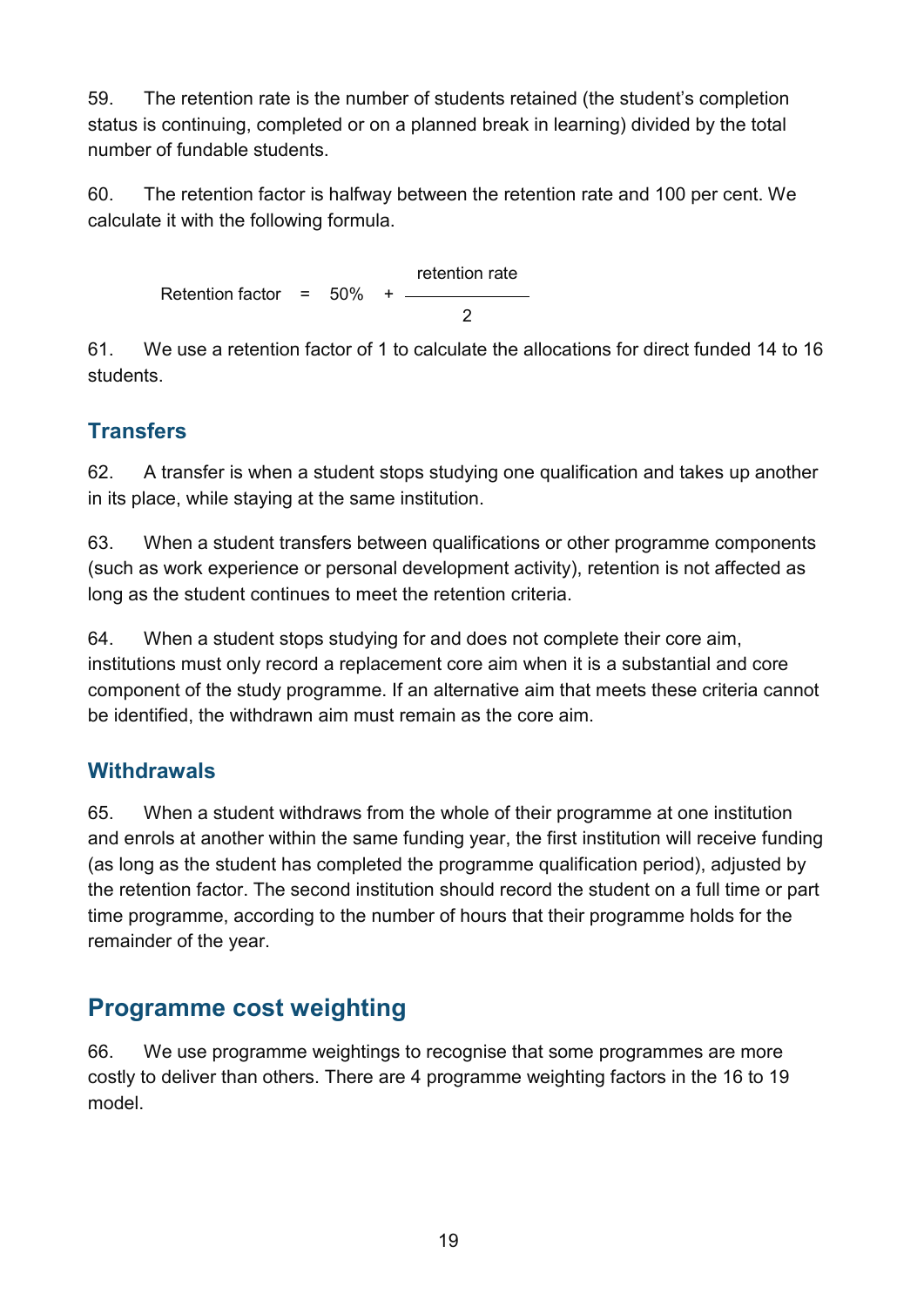<span id="page-19-0"></span>

|  |  | <b>Table 6: Programme weighting factors</b> |  |  |
|--|--|---------------------------------------------|--|--|
|--|--|---------------------------------------------|--|--|

|             | <b>Weighting value</b> |
|-------------|------------------------|
| <b>Base</b> | 1.0                    |
| Medium      | 1.2                    |
| High        | 1.3                    |
| Specialist  | 1.75                   |

67. All academic and some vocational programmes are weighted at the base rate.

68. For vocational programmes, we determine the weighting by the core aim's sector subject area (SSA) tier 2 classification. The weighting is applied to the student's whole programme.

69. For directly funded 14 to 16 students, we apply a weighting of 1.04 to the student funding rate.

70. We give the Prince's Trust Team Programme the medium weighting. In order to be recognised as the Team Programme, institutions must record one of the Prince's Trust Team Programme qualifications as the core aim as well as the Prince's Trust learning delivery monitoring (LDM) code in the ILR.<sup>16</sup>

71. Annex A shows the SSA classifications and weightings.

#### <span id="page-19-1"></span>**Specialist land-based programmes**

-

72. Certain programmes in the land-based sector, when delivered in specialist settings, are particularly costly to deliver. The higher costs are reflected by the use of the specialist programme cost weighting 1.75.

73. Institutions eligible for the specialist weighting are identified by the ESFA, advised by an expert panel that includes Lantra, Landex, and representatives from specialist institutions. We publish the criteria to qualify as a specialist institution in [annex C](#page-36-0) to this guidance.

74. When delivered by other institutions, these programmes attract a 1.3 weighting.

<sup>16</sup> A full list of LDM codes is available online alongside the ILR specification: [www.gov.uk/government/publications/ilr-specification-validation-rules-and-appendices-2017-to-2018.](https://www.gov.uk/government/publications/ilr-specification-validation-rules-and-appendices-2017-to-2018)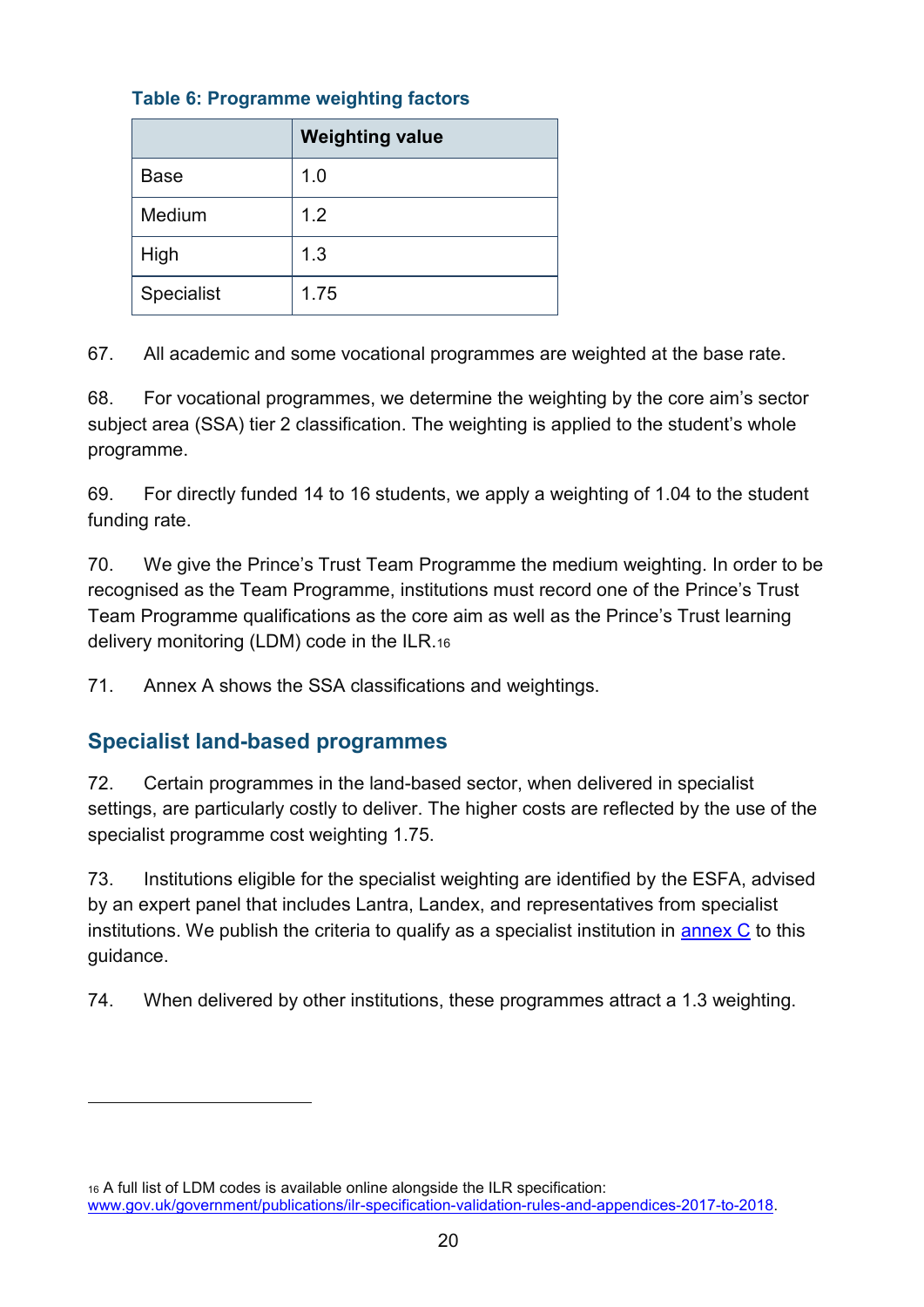## <span id="page-20-0"></span>**Disadvantage funding**

75. Disadvantage funding is made up of 2 blocks: one to account for students' economic deprivation, and one to account for low prior attainment in English and maths. Disadvantage funding is not ring fenced and institutions are free to choose the best ways to use this additional funding to attract, retain and support disadvantaged students and those with learning difficulties and disabilities.

#### <span id="page-20-1"></span>**Block 1: economic deprivation funding**

76. Block 1 funding recognises that there are additional costs incurred in engaging, recruiting, and retaining young people from economically disadvantaged backgrounds. We determine whether a learner is eligible for block 1 funding by their home postcode and the level of deprivation recorded for that area in the Index of Multiple Deprivation (IMD) 2015.

77. Block 1 also provides an additional amount of funding for students who are in care or who have recently left care (£480 per student). We pay the same amount regardless of whether the student is full or part time.

#### <span id="page-20-2"></span>**Index of Multiple Deprivation (IMD) 2015**

-

78. We use the 2015 version of the IMD, in line with the updated indices of deprivation published by the Department of Communities and Local Government.

79. IMD 2015 gives a value of relative deprivation for every lower layer super output area (LSOA) in the country, and is widely used in government. It is based on income deprivation, employment deprivation, health deprivation and disability, education, skills and training deprivation, barriers to housing and services, crime and living environment deprivation.

80. The IMD 2015-based disadvantage uplift will mean the following.

- a. increased funding for students living in the 27 percent most deprived super output areas of the country
- b. the funding uplift for these students ranges from 8.4 to 33.6 per cent, depending on the level of deprivation recorded in IMD 2015
- 81. The uplift values for individual postcodes are available on [GOV.UK.](https://www.gov.uk/government/publications/uplift-factors-and-postcode-files)17

<sup>17</sup> Uplift factors and postcode files, Skills Funding Agency, [www.gov.uk/government/publications/uplift](https://www.gov.uk/government/publications/uplift-factors-and-postcode-files)[factors-and-postcode-files.](https://www.gov.uk/government/publications/uplift-factors-and-postcode-files)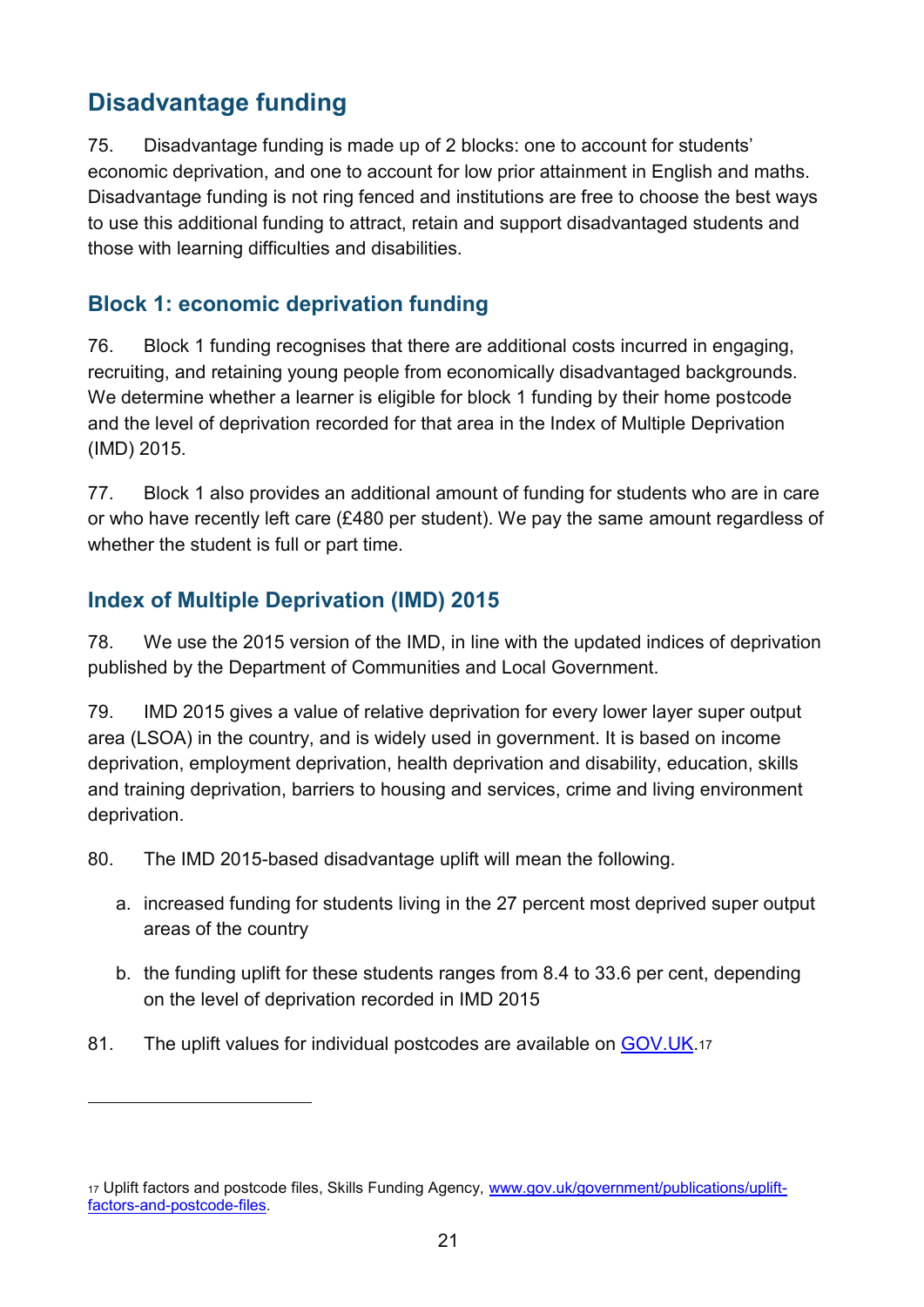#### <span id="page-21-0"></span>**Block 2: GCSE maths and English**

-

82. Block 2 funding accounts for the additional costs incurred for teaching and supporting students who have low prior attainment. Low prior attainment is defined, by not achieving English and/or maths GCSEs at grades A\* to C or grades 4 to 9 by the end of year 11 (typically age 16).

83. The low prior attainment measure we use for block 2 funding uses similar criteria to the condition of funding for maths and English.<sup>18</sup> For the purposes of calculating block 2 funding, we will also count qualifications equivalent to GCSEs (such as IGCSEs) and level 3 qualifications in maths and English (such as AS/A levels in these subjects) as having completed GCSE-level study. Students with these qualifications will not attract block 2 funding. You should return data according to these principles in the disadvantage block 2 prior attainment fields in the ILR (learner funding and monitoring (LDM) type 'EDF') and census (maths/English GCSE prior attainment year group). Students who have achieved an English literature GCSE but not English language are eligible for block 2 funding. This is different to the condition of funding criteria, where both English language and literature count as positive prior attainment.

84. We use data from the ILR, school census, and Higher Education Statistics Agency (HESA) from 2015/16 to calculate block 2 funding for most institutions. This is a change from last year, when we used YPMAD data. It means that we have moved from using data that is 3 years old to using data that is only 2 years old.

85. For some institutions, using ILR or census data would decrease block 2 funding and the change in data sources would result in a reduction in block 2 funding earlier than expected. To mitigate this effect, for those institutions where the factor based on the ILR is lower than the factor calculated from YPMAD data for 2014/15 we will use the average of those 2 factors in this first year only.

86. Block 2 funding is not intended to fund delivery of maths and English qualifications that form part of study programmes, but is to fund support for those students who need it to achieve their learning goals. This includes support for low cost, high incidence learning difficulties and disabilities.

87. Each instance of a student not having achieved a maths or English GCSE at grade C or above is counted. This means that a student who does not have either GCSE will be counted twice for the block 2 uplift.

<sup>18</sup> More information on the condition of funding is available online, '16 to 19 funding: maths and English condition of funding', Department for Education: [www.gov.uk/16-to-19-funding-maths-and-english](https://www.gov.uk/guidance/16-to-19-funding-maths-and-english-condition-of-funding)[condition-of-funding.](https://www.gov.uk/guidance/16-to-19-funding-maths-and-english-condition-of-funding)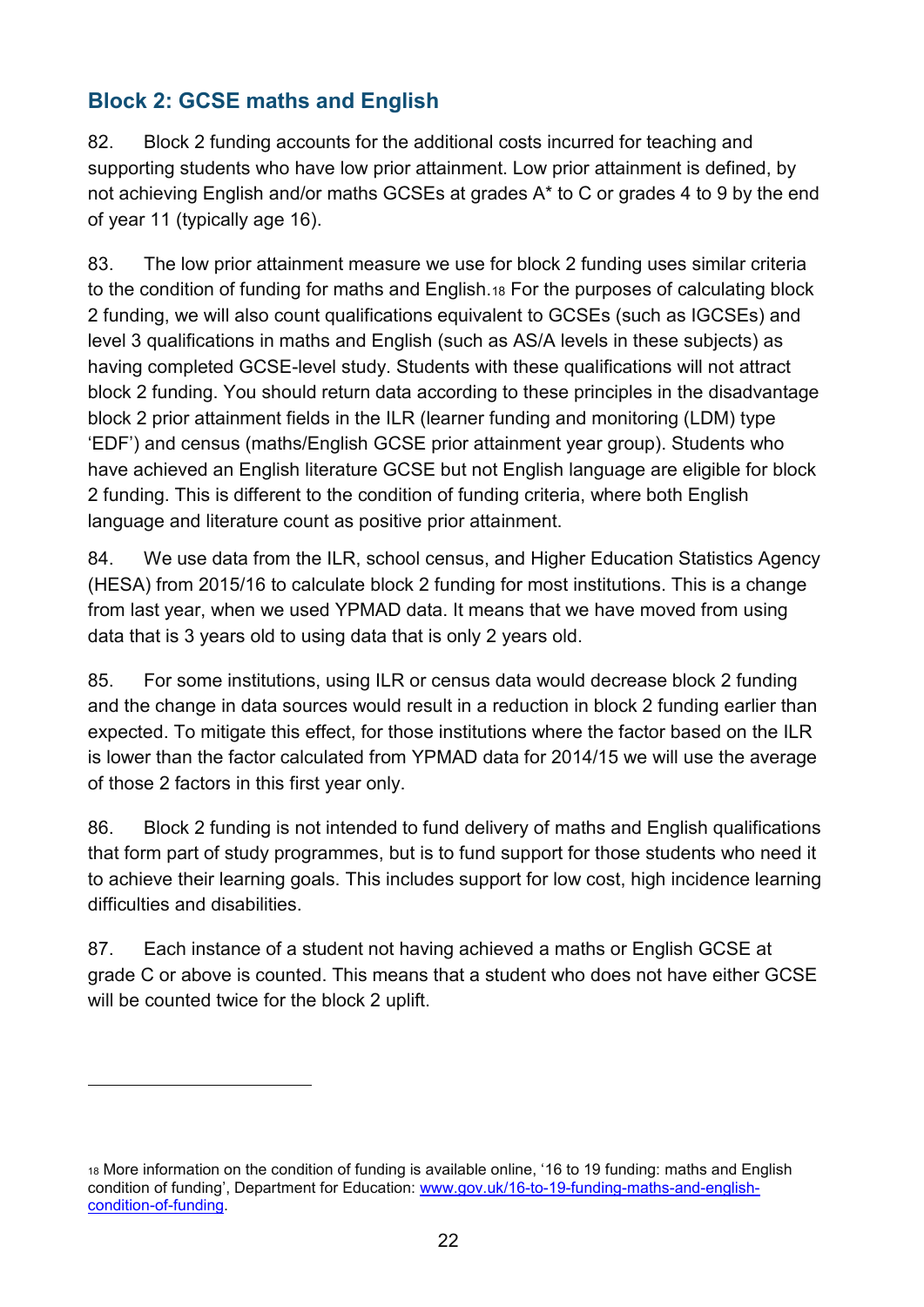| <b>Band</b>                 | <b>Annual hours</b> | <b>Block 2 funding rate per subject</b> |
|-----------------------------|---------------------|-----------------------------------------|
| 5                           | $540+$ hours        | £480                                    |
| 4a<br>and<br>4 <sub>b</sub> | 450 to 539 hours    | £480                                    |
| 3                           | 360 to 449 hours    | £292                                    |
| $\mathcal{P}$               | 280 to 359 hours    | £292                                    |
|                             | Up to 279 hours     | £480/FTE                                |

#### <span id="page-22-0"></span>**Table 7: Funding rates for block 2**

88. We cannot apply the principles of block 2 funding to 14 to 16 year-olds. Most students in this age group will only just be starting GCSE study, and therefore we cannot use non-achievement of GCSE maths and English as a proxy for low prior achievement. Therefore any 14 to 16 student who is eligible for block 1 funding will also receive funding in place of block 2 funding at the rate of £960 per student.

#### <span id="page-22-1"></span>**Disadvantage top-up**

89. Every institution will receive at least £6,000 of disadvantage funding. If an institution's total calculated disadvantage funding (block 1 plus block 2) is less than £6,000, we will top up the amount to this value.

## <span id="page-22-2"></span>**Area cost uplift**

90. Research has shown that there is a clearly marked difference in the relative costs of delivery between London and the South East, and the rest of England.

91. We normally base the area cost uplift on the delivery location of the institution's provision (see the following section for more detail).

92. There is no change to the values for area costs in 2017/18 as shown in the table below. Annex B lists the detailed area cost uplift factors.

#### <span id="page-22-3"></span>**Table 8: Area costs uplift 2017/18**

|                                   | <b>Uplift 2017/18</b> |
|-----------------------------------|-----------------------|
| London A (Inner London)           | 20%                   |
| London B (Outer London)           | 12%                   |
| Berkshire (fringe and non-fringe) | 12%                   |
| Crawley                           | 120%                  |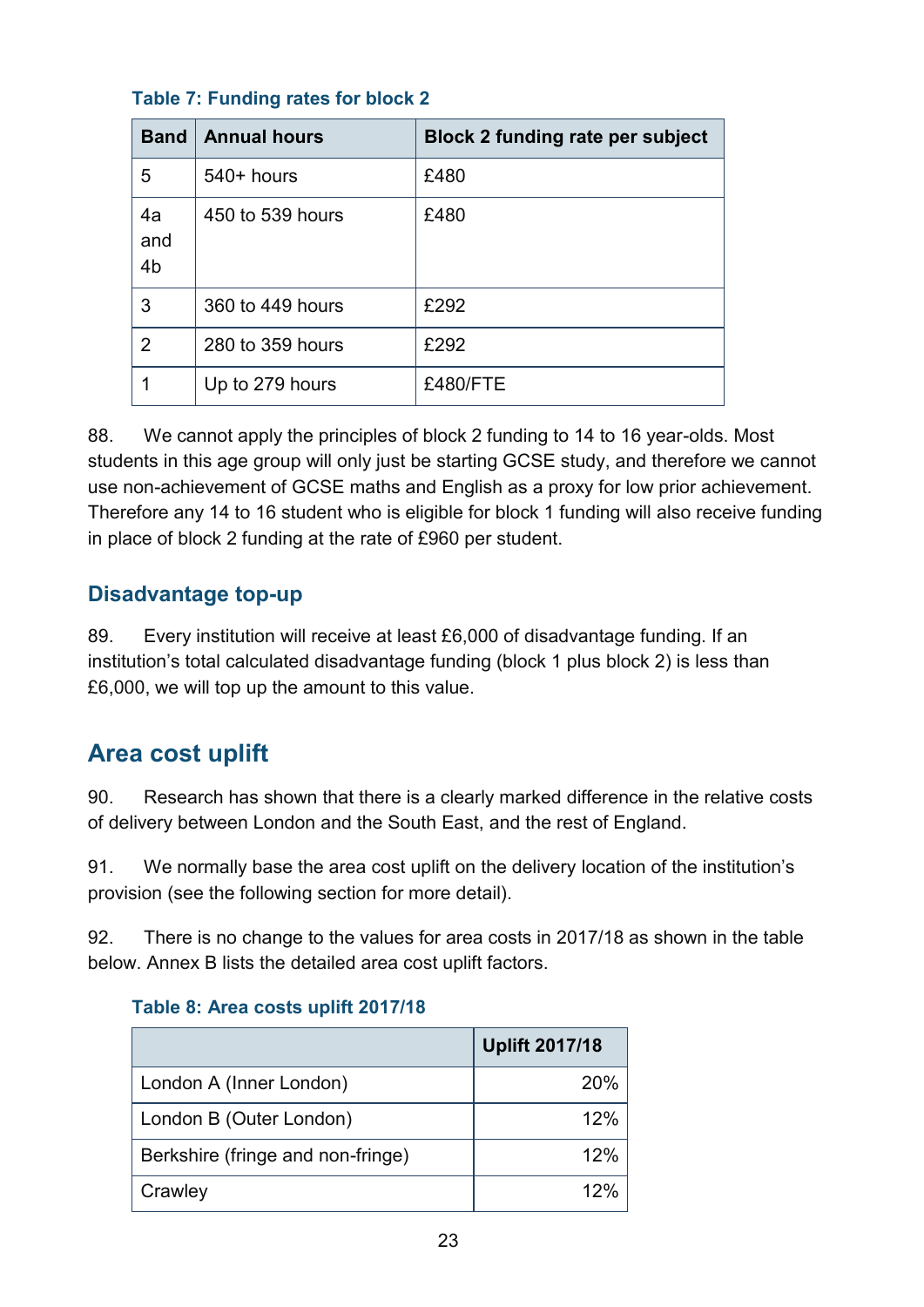|                             | <b>Uplift 2017/18</b> |
|-----------------------------|-----------------------|
| Surrey                      | 12%                   |
| Buckinghamshire fringe      | 10%                   |
| Hertfordshire fringe        | 10%                   |
| Buckinghamshire non-fringe  | 7%                    |
| Oxfordshire                 | 7%                    |
| Essex fringe                | 6%                    |
| Kent fringe                 | 6%                    |
| <b>Bedfordshire</b>         | 3%                    |
| Hertfordshire non-fringe    | 3%                    |
| Cambridgeshire              | 2%                    |
| Hampshire and Isle of Wight | 2%                    |
| West Sussex non-fringe      | 1%                    |
| Rest of England             | 0%                    |

#### <span id="page-23-0"></span>**Area cost uplift factors for geographically dispersed delivery**

93. Where institutions deliver provision across local authorities with different factors, we will calculate the area cost factor, using a weighted average of the area costs uplift for each delivery postcode.

94. We review the area cost factors for institutions that return ILR data every year. This review identifies institutions that have dispersed delivery and/or an area cost factor, based on delivery postcodes, that is significantly different from the factor in the previous year.

- a. we review institutions that have 10% or more of their provision in a weighted area
- b. for institutions where the agreed approach is to calculate the area costs based on delivery each year, we update the calculation accordingly
- c. for institutions where the area cost has previously been based on a standard figure (the head office's postcode or another agreed figure), we will not make a change if the calculated area cost based on delivery postcode is within 1% of the figure used in the previous year's allocation
- d. for local authorities we use the head office postcode unless the authority itself has different fringe/non-fringe values (for example, Hertfordshire). This is due to low student numbers and potential year-on-year fluctuations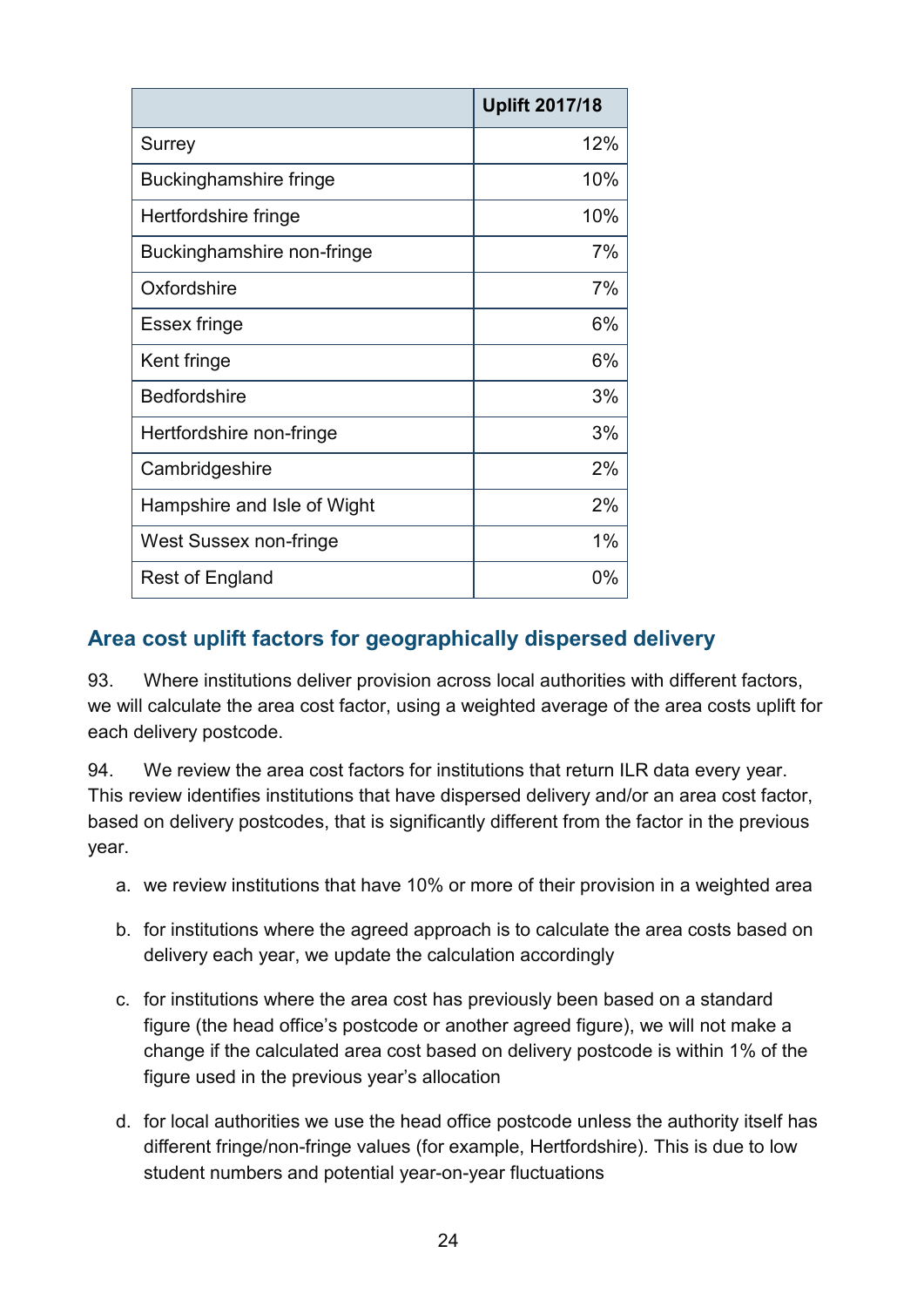e. for other institutions where there is a difference of more than 1% between the area cost factor based on the head office's location and the area cost factor based on a weighted average of delivery locations, we will normally use the weighted average factor

#### <span id="page-24-0"></span>**Area cost uplift factors for merged institutions**

95. When institutions merge, we will review their area cost uplift factors. In the first year we will calculate the area cost uplift factor for the merged institution as the weighted average of the factors for the predecessor institutions. After that, we will use the weighted average method for geographically dispersed delivery, as described in the section above. Later this year we will be collectively consulting those institutions that have already merged and do not yet have their area costs calculated in this way, about the process and timing for moving them onto this approach.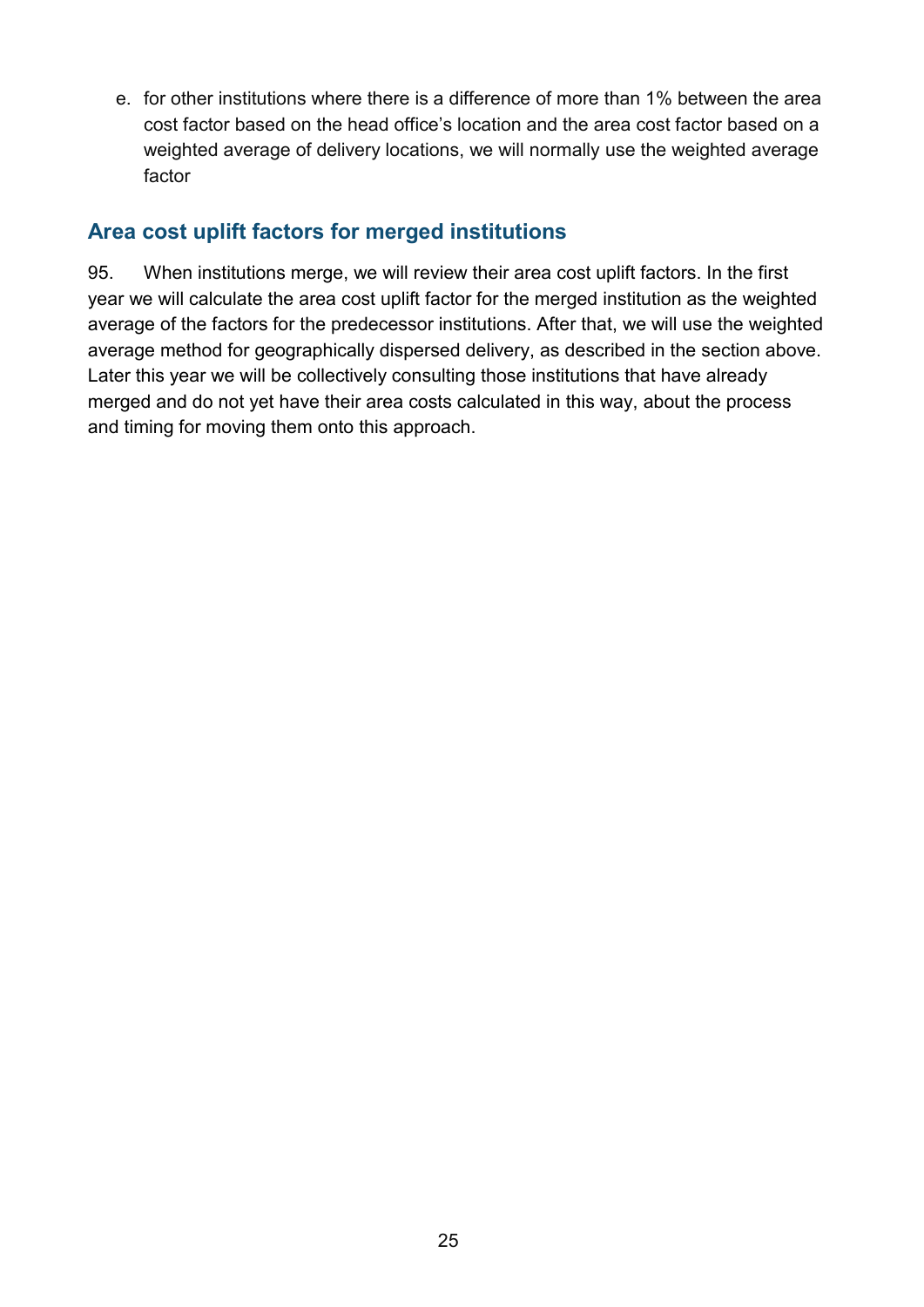# <span id="page-25-0"></span>**Funding outside the formula**

## <span id="page-25-1"></span>**High needs student (HNS) funding**

-

96. High needs students (HNS) are those who receive support from their local authority high needs budget, in order to gain access to, progress towards, and successfully achieve their learning goals. High needs students include:

- a. students aged 16 to 18 with high levels of SEN in schools and academies, FE institutions, SPIs, or other kinds of institution who receive top-up funding from the local authority high needs budget. Most, but not all, of these pupils will have either statements of SEN or EHC plans, or
- b. those aged 19 to 25 in FE institutions and SPIs who have an EHC plan and require additional support costing over £6,000 from the local authority high needs budget<sub>19</sub>

97. Post-16 places in special schools, special academies and non-maintained special schools are funded at £10,000 per place. Post-16 high needs students in mainstream schools and academies, FE institutions, CCPs and SPIs are funded on the basis of elements 1 and 2.

- a. element 1 core education funding: programme funding, as described in this document. Institutions must not seek funds from local authorities for shortfalls in element 1 in 2017/18. We will rectify any shortfall in the allocation for 2018/19 based on the lagged student number approach
- b. element 2 additional education support funding: £6,000 per high needs student (student numbers determined by local authorities, apart from SPIs, who are funded directly by the ESFA on the basis of lagged ILR data)
- c. element 3 top-up funding: additional funding above the core education funding and the additional education support funding provided on a per-student basis by the relevant LA (based on the student's home location)

<sup>19</sup> Only students who meet the above definition are high needs students. Schools must not use money from the schools budget to fund places, or incur other expenditure (such as top-up funding), for 19 to 25 year olds in schools. (In this context, 'schools' means maintained mainstream, maintained special, mainstream academy, special academy, non-maintained special and special academies.) The rules are set out in regulation 14 and paragraph 18 of schedule 2 to the [School and Early Years Finance \(England\)](http://www.legislation.gov.uk/uksi/2015/2033/contents/made)  [Regulations 2015](http://www.legislation.gov.uk/uksi/2015/2033/contents/made) [\(www.legislation.gov.uk/uksi/2015/2033/contents/made\)](http://www.legislation.gov.uk/uksi/2015/2033/contents/made). The young people's model does not fund students aged 19 and over who do not meet the high needs definition; they are funded at adult rates.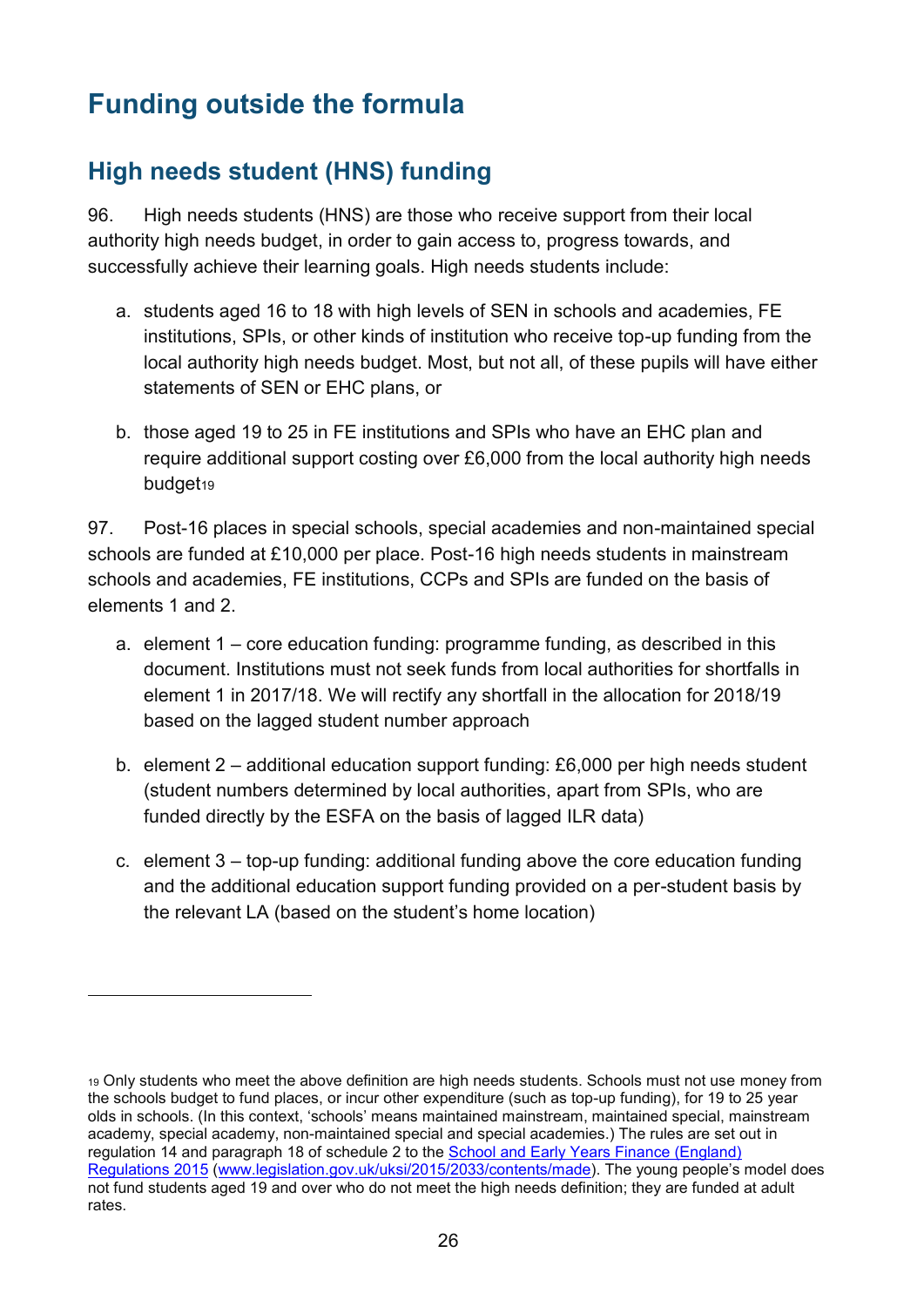98. We also consider young people to be high needs students when they are part time and their additional support funding would total more than £6,000 if provided over the full academic year.

99. In all instances, the local authority must commission a high needs student's placement and include the top-up funding (element 3) to be paid to an institution. An agreement must be in place between the 2 parties to that effect. If the local authority does not agree a placement and top-up funding, these students must not be counted as high needs for funding purposes, even when the institution has assessed a student as requiring additional support or has offered the student a place. We publish information on the 2017/18 high needs funding system on [GOV.UK.](https://www.gov.uk/government/publications/high-needs-funding-arrangements-2017-to-2018)<sup>20</sup>

#### <span id="page-26-0"></span>**Care standards: residential accommodation for young people aged under 18**

100. The Care Standards Act 2000, and related regulations from 2002, placed further responsibilities on institutions that offer residential accommodation for students under the age of 18.

101. Higher costs are associated with complying with the Care Standards regulations. These extra costs apply to young people aged under 18 who are living away from home and where the institution is considered in loco parentis.

102. Care Standards funding is available to specialist colleges and other individual institutions where students are in residence primarily because similar provision is not available locally.

103. To be eligible for Care Standards funding an institution must:

- a. be registered with Ofsted or the Care Quality Commission (CQC) for inspection under the Care Standards regulations
- b. have a minimum of 12 students funded under the 16 to 19 young people's model aged under 18 in residential accommodation on campus, as recorded in the ILR

104. Care Standards funding will be calculated based on the amounts in the table below and applied to provision for the appropriate year.

<sup>20</sup> 'High needs funding arrangements: 2017 to 2018' Education Funding Agency:, [www.gov.uk/government/publications/high-needs-funding-arrangements-2017-to-2018.](https://www.gov.uk/government/publications/high-needs-funding-arrangements-2017-to-2018)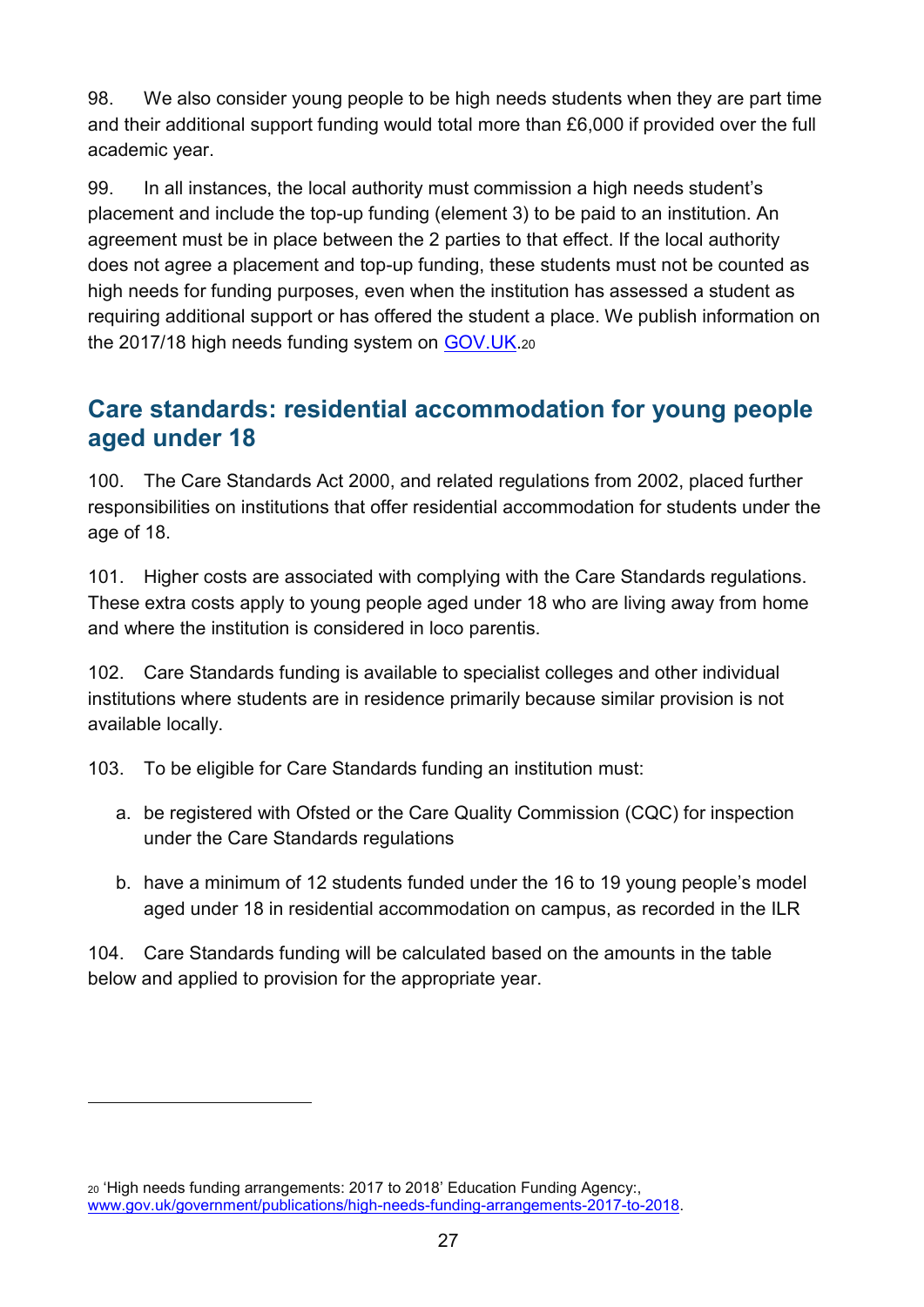#### <span id="page-27-0"></span>**Table 9: Funding for institutions with residential accommodation for 2017/18**

| Funding per full year student aged under 18 | £817    |
|---------------------------------------------|---------|
| Funding per institution                     | E12,252 |

#### <span id="page-27-1"></span>**Formula protection funding**

105. We introduced formula protection funding in 2013/14. It shields institutions from significant decreases in funding per student resulting from the changes to the funding formula in 2013/14.

106. We are phasing out formula protection funding over the 6 year period from 2016/17. The final year when we will pay formula protection funding will be 2020/21.

107. In 2017/18, we will pay formula protection funding according to the following principles.

- a. only institutions who received formula protection funding in 2016/17 are eligible for formula protection funding in 2017/18
- b. the reduction in FPF per student in 2017/18 will be the same as the reduction per student applied in 2016/17
- c. the number of students that attract FPF will not be greater than it was in 2015/16
- 108. More information on [formula protection funding](https://www.gov.uk/guidance/formula-protection-funding) is available on [GOV.UK.](https://www.gov.uk/guidance/formula-protection-funding)<sup>21</sup>

<sup>21</sup> 'Formula protection funding: detailed guidance', Education Funding Agency: [www.gov.uk/guidance/formula-protection-funding.](https://www.gov.uk/guidance/formula-protection-funding)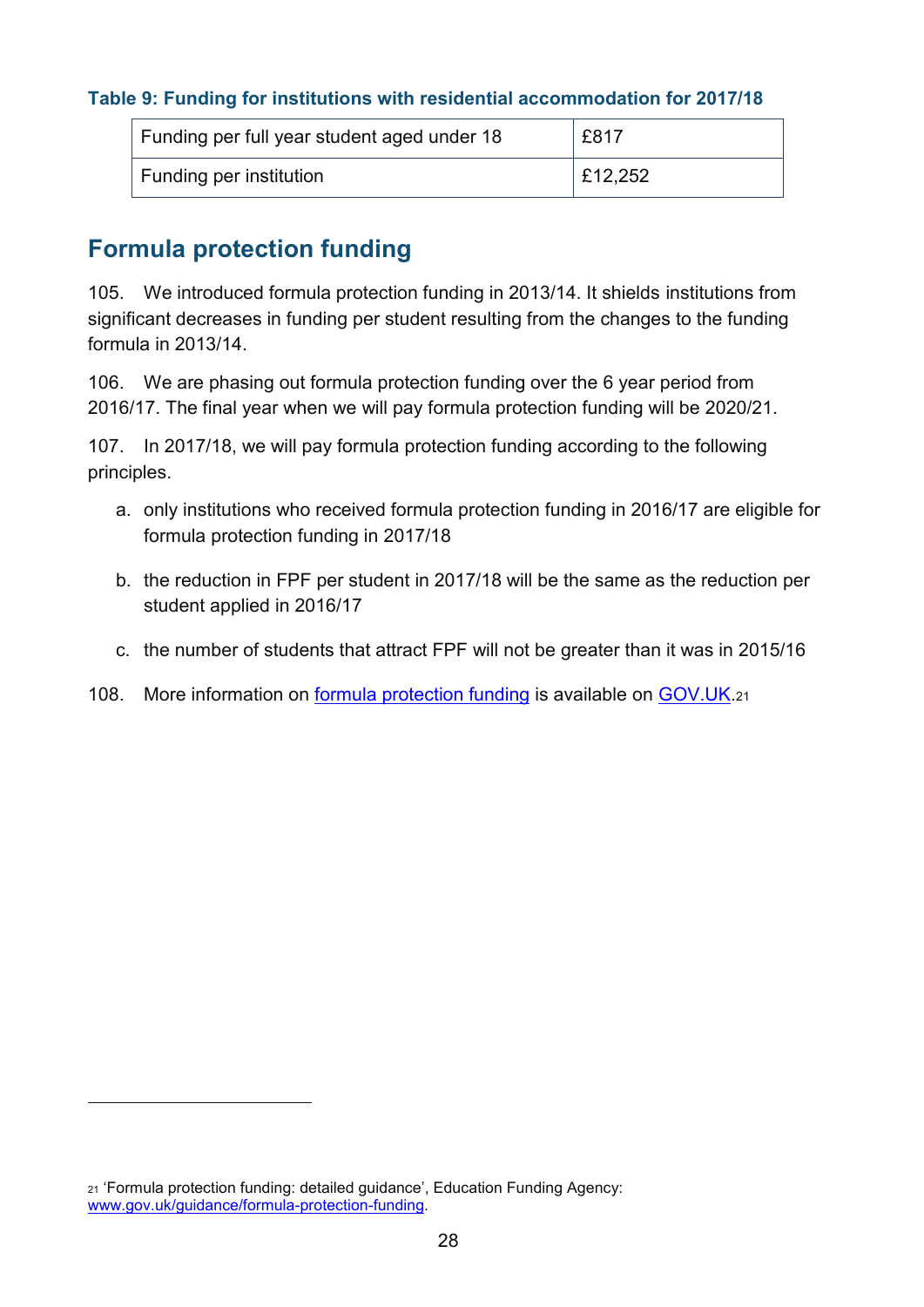# <span id="page-28-0"></span>**Additional guidance on student programmes**

## <span id="page-28-1"></span>**14 to 16 in further education institutions**

109. Further education (FE) and sixth-form colleges can enrol and be directly funded for 14 to 16 year olds who wish to study high-quality technical qualifications alongside general qualifications including English and maths within the Key Stage 4 curriculum. The ESFA will fund this provision where colleges express an interest in doing so, and can confirm that they meet the programme eligibility criteria.

110. We fund 14 to 16 year olds who are in a school or academy through the usual school funding methodologies.

111. Full guidance on full time 14 to 16 funding enrolment is available on [GOV.UK.](https://www.gov.uk/guidance/full-time-enrolment-of-14-to-16-year-olds-in-further-education-and-sixth-form-colleges-in-2016-to-2017-academic-year)<sup>22</sup>

112. The funding formula for directly recruited 14 to 16 students is very similar to the formula for all other provision funded by the EFSA under the 16 to 19 young peoples funding model. The 'Funding arrangements' section of the 14 to 16 guidance published on [GOV.UK](https://www.gov.uk/guidance/full-time-enrolment-of-14-to-16-year-olds-in-further-education-and-sixth-form-colleges-in-2016-to-2017-academic-year#funding-arrangements)<sup>23</sup> gives further information on the formula.

113. The ESFA also funds the following groups of 14 to 16 year olds through the standard 16 to 19 funding formula. Institutions do not need to meet the direct recruitment criteria to enrol and record funding for these students.

- a. students under 16 who hold qualifications that are at least equivalent to a full level 2 (achieved at an earlier age than normal) who wish to enrol on a full level 3 course
- b. electively home educated students (EHE). These students can only be enrolled and funded for part time courses – if an institution recruits them for full time courses, then they are no longer home educated and the institution will need to meet the criteria for direct recruitment

#### <span id="page-28-2"></span>**Pupil premium funding**

114. Some 14 to 16 students will also be eligible for the pupil premium. When institutions have directly recruited 14 to 16 students, we will calculate pupil premium

<sup>22</sup> 'Enrolment of 14- to 16-year-olds in full-time further education': [www.gov.uk/guidance/full-time](https://www.gov.uk/guidance/full-time-enrolment-of-14-to-16-year-olds-in-further-education-and-sixth-form-colleges-in-2016-to-2017-academic-year)[enrolment-of-14-to-16-year-olds-in-further-education-and-sixth-form-colleges-in-2016-to-2017-academic](https://www.gov.uk/guidance/full-time-enrolment-of-14-to-16-year-olds-in-further-education-and-sixth-form-colleges-in-2016-to-2017-academic-year)[year.](https://www.gov.uk/guidance/full-time-enrolment-of-14-to-16-year-olds-in-further-education-and-sixth-form-colleges-in-2016-to-2017-academic-year)

<sup>23</sup> The same link as above.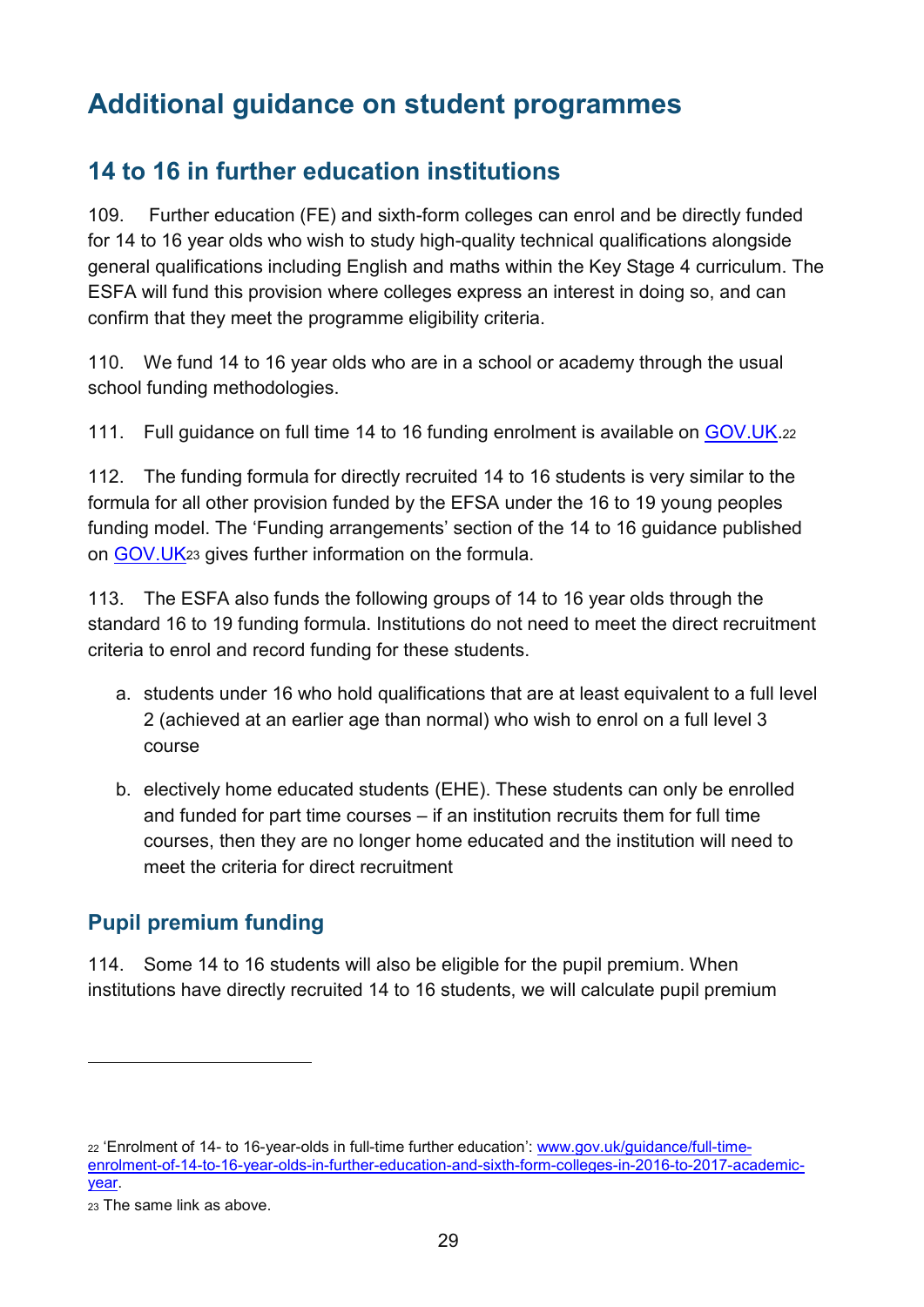funding outside the formula and in addition to the total programme funding. The eligible groups are:

- a. students who are entitled to free school meals
- b. children of service personnel
- c. children in care and those who have recently left care

## <span id="page-29-0"></span>**Traineeships**

115. For funding purposes a traineeship programme uses the same principles as any other 16 to 19 study programme, apart from some additional situations in which we count students as retained.

116. Traineeships last at least 6 weeks and up to 6 months. Usually we would not consider programmes of this length as full time. Please refer to paragraph 23 for guidance about compressed delivery.

117. When a student progresses from a traineeship to another 16 to 19 study programme, the second programme must have a new core aim of its own as set out in the section ['Students who do more than one programme in a year'](#page-12-1). Institutions must also update the planned hours to include the additional activity planned for the year.

118. Institutions must record a programme aim in the ILR for all traineeships. We will use the programme aim to calculate retention for students on traineeships.

119. There is an indicator in the school census to identify learning aims that contribute towards a traineeship. Institutions must use this indicator for all traineeship aims.<sup>24</sup>

120. We have published more information on delivering traineeships on [GOV.UK.](https://www.gov.uk/guidance/delivering-traineeships-through-efa-funding)25

## <span id="page-29-1"></span>**Supported internships**

-

121. Supported internships are study programmes planned by a post-16 institution that are delivered mainly on an employer's premises, for young people aged 16 to 24 who have learning difficulties and/or disabilities. They are funded in the same way as any other study programme.

<sup>24</sup> Guidance on completing the census is available online: [www.gov.uk/guidance/school-census#census](https://www.gov.uk/guidance/school-census%23census-documents)[documents.](https://www.gov.uk/guidance/school-census%23census-documents)

<sup>25</sup> 'Delivering traineeships through EFA funding', January 2016: [www.gov.uk/guidance/delivering](https://www.gov.uk/guidance/delivering-traineeships-through-efa-funding)[traineeships-through-efa-funding.](https://www.gov.uk/guidance/delivering-traineeships-through-efa-funding)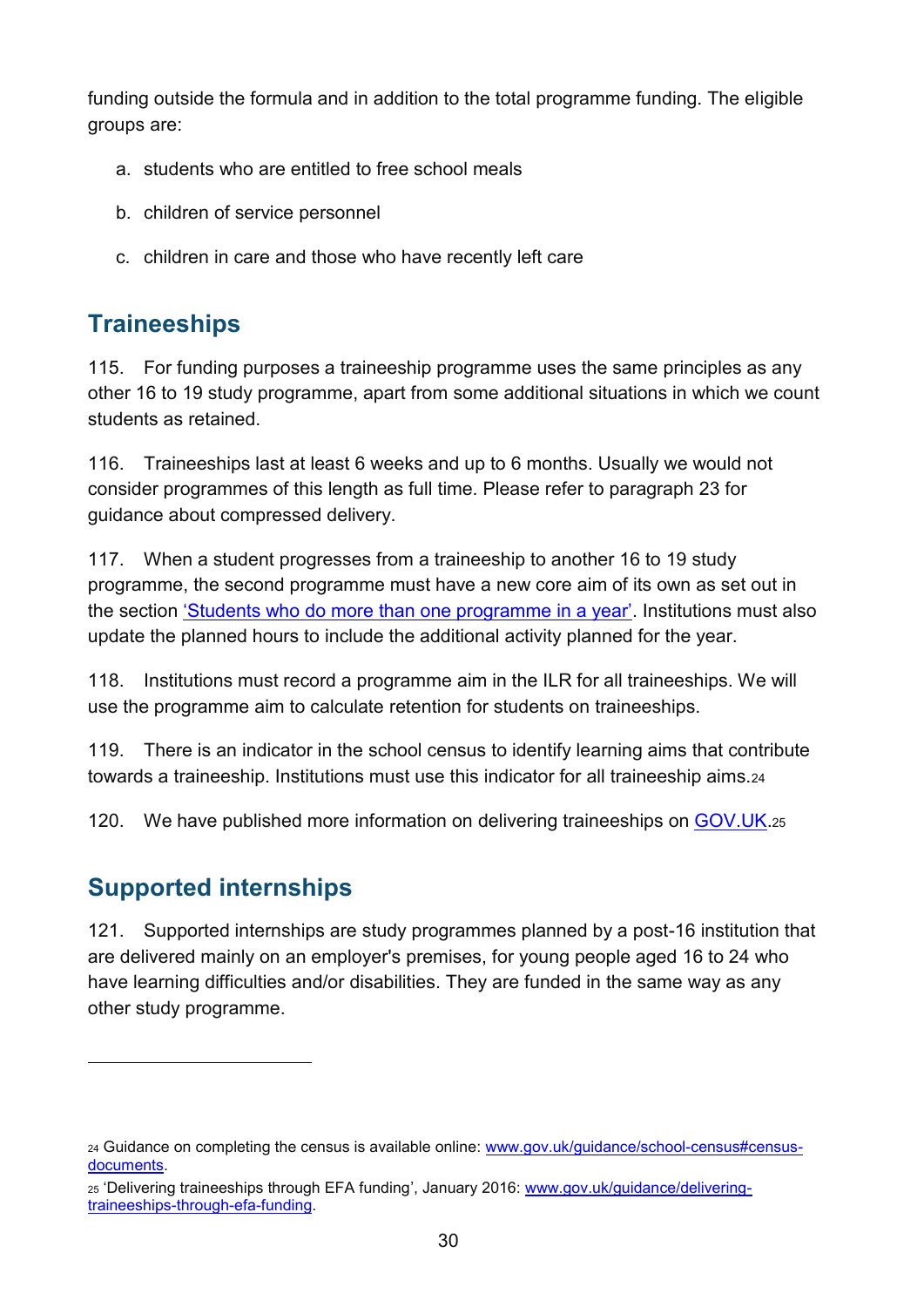# <span id="page-30-0"></span>**Annex A: Programme cost weightings by sector subject area (SSA)**

#### <span id="page-30-1"></span>**Table A1: Programme cost weighting by SSA**

| <b>SSA</b><br>tier <sub>2</sub><br>code | <b>SSA tier 2 description</b>                            | <b>Programme cost</b><br>weighting<br>banding | Programme<br>cost weighting<br>factor |
|-----------------------------------------|----------------------------------------------------------|-----------------------------------------------|---------------------------------------|
| 1                                       | Health, public services and care                         | <b>Base</b>                                   | 1                                     |
| 1.1                                     | Medicine and dentistry                                   | <b>Base</b>                                   | $\mathbf 1$                           |
| 1.2                                     | Nursing and subjects and vocations<br>allied to medicine | <b>Base</b>                                   | $\mathbf 1$                           |
| 1.3                                     | Health and social care                                   | <b>Base</b>                                   | 1                                     |
| 1.4                                     | <b>Public services</b>                                   | <b>Base</b>                                   | 1                                     |
| 1.5                                     | Child development and wellbeing                          | <b>Base</b>                                   | 1                                     |
| $\overline{2}$                          | Science and mathematics                                  | <b>Base</b>                                   | $\mathbf 1$                           |
| 2.1                                     | Science                                                  | <b>Base</b>                                   | $\mathbf 1$                           |
| 2.2                                     | <b>Mathematics and statistics</b>                        | <b>Base</b>                                   | 1                                     |
| 3                                       | Agriculture, horticulture, and animal<br>care            | High/specialist <sub>26</sub>                 | 1.3/1.75                              |
| 3.1                                     | Agriculture                                              | High/specialist                               | 1.3/1.75                              |
| 3.2                                     | Horticulture and forestry                                | High/specialist                               | 1.3/1.75                              |
| 3.3                                     | Animal care and veterinary science                       | High/specialist                               | 1.3/1.75                              |
| 3.4                                     | <b>Environmental conservation</b>                        | High/specialist                               | 1.3/1.75                              |
| $\overline{\mathcal{A}}$                | Engineering and manufacturing<br>technologies            | Medium                                        | 1.2                                   |
| 4.1                                     | Engineering                                              | High                                          | 1.3                                   |
| 4.2                                     | Manufacturing technologies                               | High                                          | 1.3                                   |

<sup>26</sup> The high weighting (30%) will include non-specialist agriculture and animal care. The specialist weighting (75%) will apply where there is a requirement to maintain specialist facilities such as a farm or equine stables.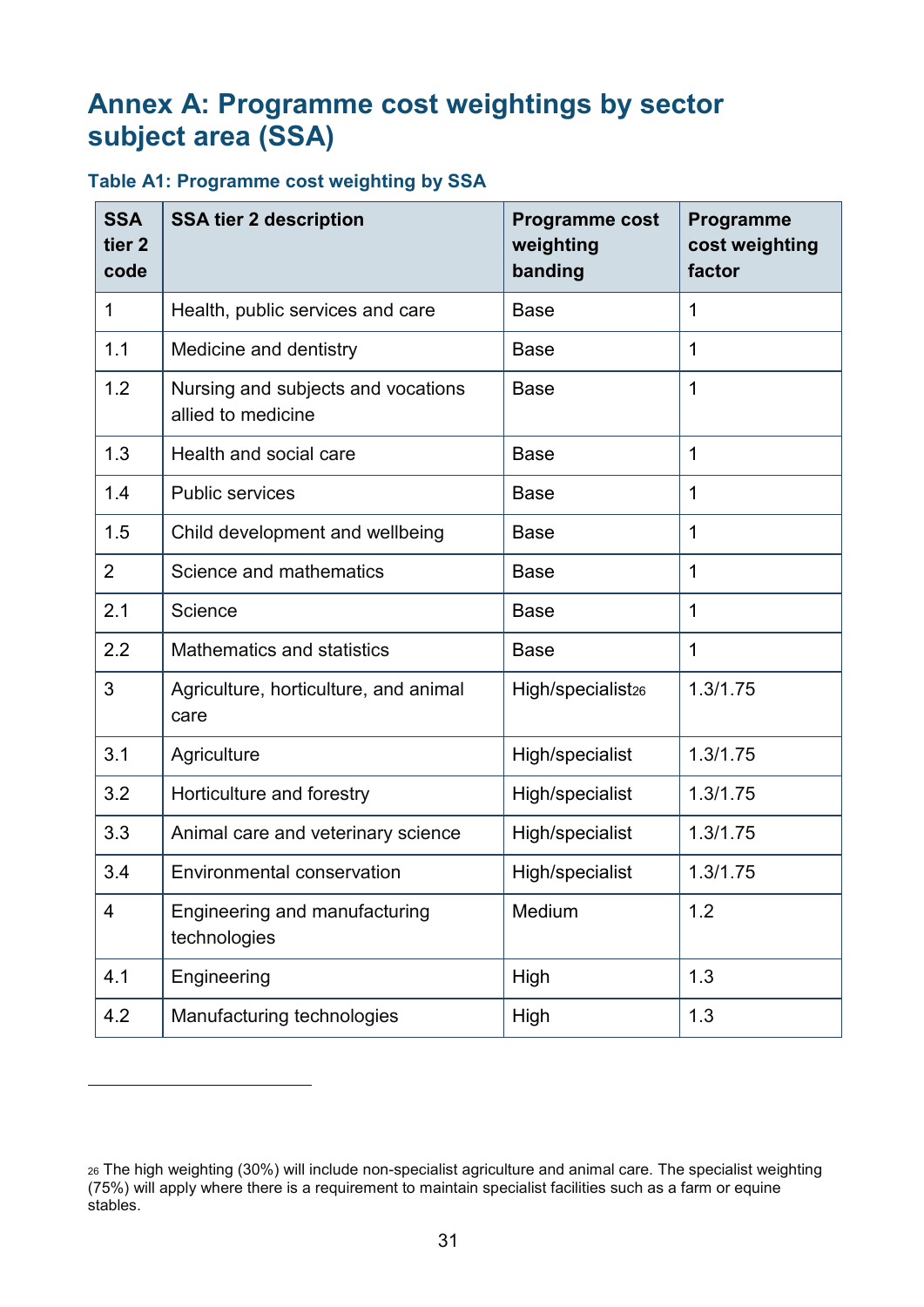| <b>SSA</b><br>tier <sub>2</sub><br>code | <b>SSA tier 2 description</b>                       | <b>Programme cost</b><br>weighting<br>banding | Programme<br>cost weighting<br>factor |
|-----------------------------------------|-----------------------------------------------------|-----------------------------------------------|---------------------------------------|
| 4.3                                     | Transportation operations and<br>maintenance        | Medium                                        | 1.2                                   |
| 5                                       | Construction, planning and the built<br>environment | Medium                                        | 1.2                                   |
| 5.1                                     | Architecture                                        | Medium                                        | 1.2                                   |
| 5.2                                     | <b>Building and construction</b>                    | Medium                                        | 1.2                                   |
| 6                                       | Information and communication<br>technology         | <b>Base</b>                                   | $\overline{1}$                        |
| 6.1                                     | ICT practitioners                                   | Medium                                        | 1.2                                   |
| 6.2                                     | ICT for users                                       | <b>Base</b>                                   | $\mathbf 1$                           |
| $\overline{7}$                          | Retail and commercial enterprise                    | Medium                                        | 1.2                                   |
| 7.1                                     | Retailing and wholesaling                           | Medium                                        | 1.2                                   |
| 7.2                                     | Warehousing and distribution                        | <b>Base</b>                                   | $\mathbf 1$                           |
| 7.3                                     | Service enterprises                                 | Medium                                        | 1.2                                   |
| 7.4                                     | Hospitality and catering                            | Medium                                        | 1.2                                   |
| 8                                       | Leisure, travel and tourism                         | <b>Base</b>                                   | $\mathbf 1$                           |
| 8.1                                     | Sport, leisure and recreation                       | <b>Base</b>                                   | $\mathbf 1$                           |
| 8.2                                     | <b>Travel and tourism</b>                           | <b>Base</b>                                   | $\mathbf 1$                           |
| 9                                       | Arts, media and publishing                          | <b>Base</b>                                   | $\mathbf 1$                           |
| 9.1                                     | Performing arts                                     | Medium                                        | 1.2                                   |
| 9.2                                     | Crafts, creative arts and design                    | Medium                                        | 1.2                                   |
| 9.3                                     | Media and communication                             | <b>Base</b>                                   | $\mathbf 1$                           |
| 9.4                                     | Publishing and information services                 | <b>Base</b>                                   | 1                                     |
| 10                                      | History, philosophy and theology                    | <b>Base</b>                                   | 1                                     |
| 10.1                                    | History                                             | <b>Base</b>                                   | $\mathbf 1$                           |
| 10.2                                    | Archaeology and archaeological<br>sciences          | <b>Base</b>                                   | $\mathbf 1$                           |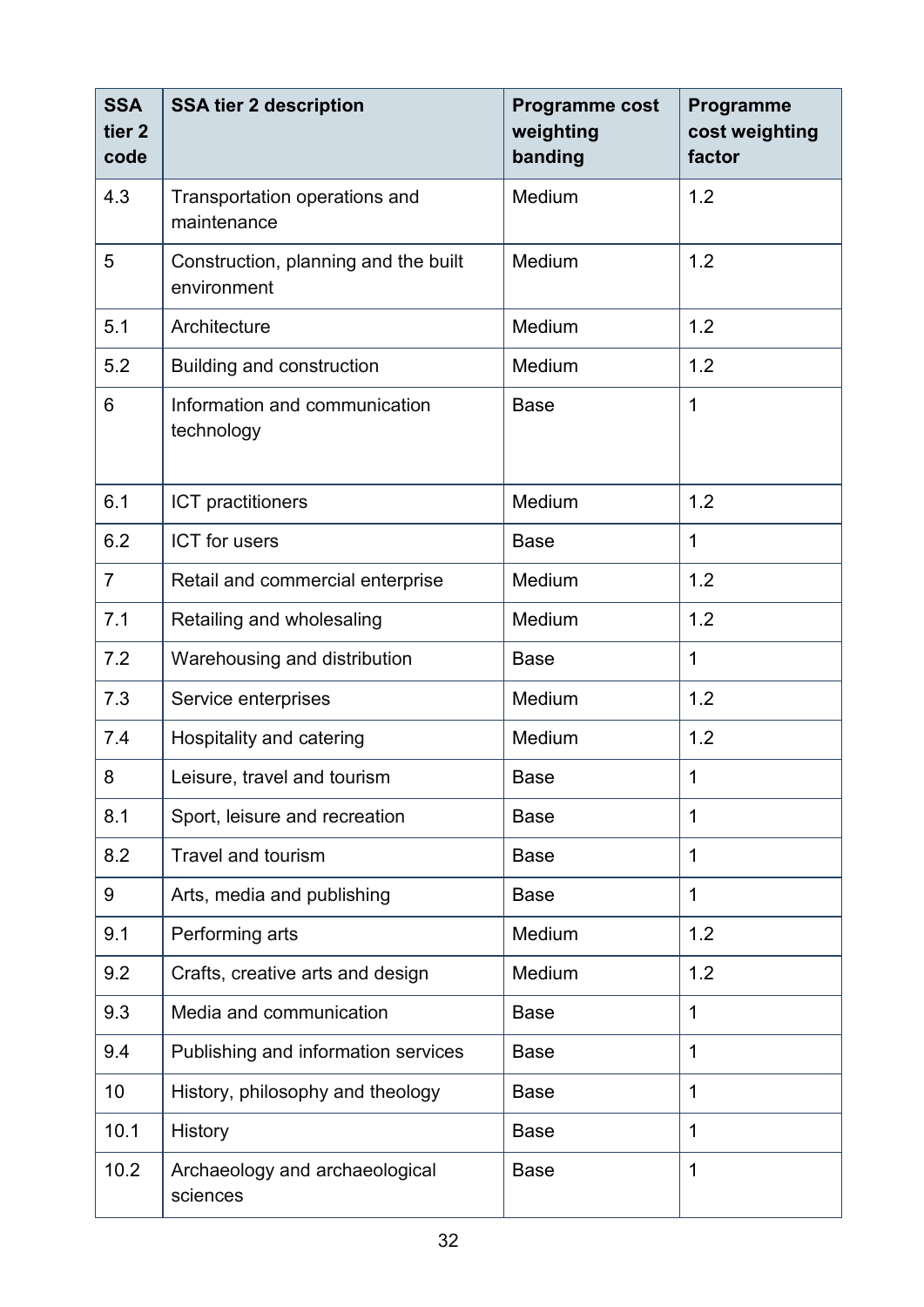| <b>SSA</b><br>tier <sub>2</sub><br>code | <b>SSA tier 2 description</b>                                    | Programme cost<br>weighting<br>banding | Programme<br>cost weighting<br>factor |
|-----------------------------------------|------------------------------------------------------------------|----------------------------------------|---------------------------------------|
| 10.3                                    | Philosophy                                                       | <b>Base</b>                            | 1                                     |
| 10.4                                    | Theology and religious studies                                   | <b>Base</b>                            | $\mathbf 1$                           |
| 11                                      | <b>Social Sciences</b>                                           | <b>Base</b>                            | 1                                     |
| 11.1                                    | Geography                                                        | <b>Base</b>                            | 1                                     |
| 11.2                                    | Sociology and social policy                                      | <b>Base</b>                            | 1                                     |
| 11.3                                    | <b>Politics</b>                                                  | <b>Base</b>                            | 1                                     |
| 11.4                                    | Economics                                                        | <b>Base</b>                            | $\mathbf 1$                           |
| 11.5                                    | Anthropology                                                     | <b>Base</b>                            | 1                                     |
| 12                                      | Languages, literature and culture                                | <b>Base</b>                            | $\mathbf 1$                           |
| 12.1                                    | Languages, literature and culture of the<br><b>British Isles</b> | <b>Base</b>                            | $\mathbf 1$                           |
| 12.2                                    | Other languages, literature and culture                          | <b>Base</b>                            | 1                                     |
| 12.3                                    | Linguistics                                                      | <b>Base</b>                            | $\mathbf 1$                           |
| 13                                      | <b>Education and training</b>                                    | Medium                                 | 1.2                                   |
| 13.1                                    | Teaching and lecturing                                           | Medium                                 | 1.2                                   |
| 13.2                                    | Direct learning support                                          | Medium                                 | 1.2                                   |
| 14                                      | Preparation for life and work                                    | <b>Base</b>                            | $\mathbf 1$                           |
| 14.1                                    | Foundations for learning and life                                | <b>Base</b>                            | $\mathbf 1$                           |
| 14.2                                    | Preparation for work                                             | <b>Base</b>                            | 1                                     |
| 15                                      | Business, administration and law                                 | <b>Base</b>                            | 1                                     |
| 15.1                                    | Accounting and finance                                           | <b>Base</b>                            | 1                                     |
| 15.2                                    | Administration                                                   | <b>Base</b>                            | $\mathbf 1$                           |
| 15.3                                    | <b>Business management</b>                                       | <b>Base</b>                            | $\mathbf 1$                           |
| 15.4                                    | Marketing and sales                                              | <b>Base</b>                            | $\mathbf 1$                           |
| 15.5                                    | Law and legal services                                           | <b>Base</b>                            | 1                                     |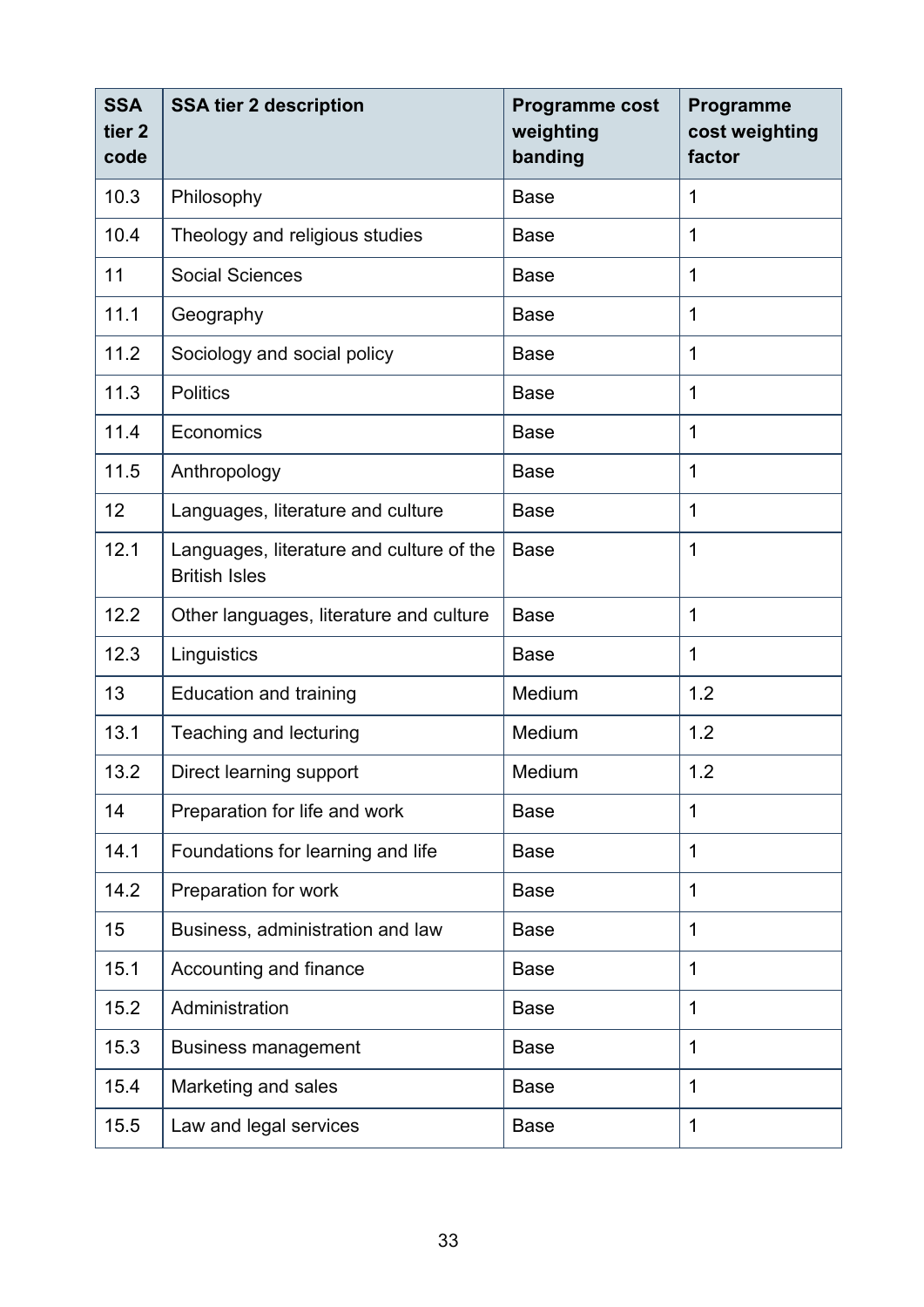# <span id="page-33-0"></span>**Annex B: Area cost uplifts by region**

1. To identify location, we use postcodes and boundaries set by the Office of National Statistics'. The table gives the area cost uplifts by local authority.

2. The full list of area cost uplifts by postcode is available on [GOV.UK.](https://www.gov.uk/government/publications/uplift-factors-and-postcode-files)27

#### <span id="page-33-1"></span>**Table B1: Area costs uplift by region**

| London $A - 1.20$      | London $B - 1.12$           |
|------------------------|-----------------------------|
| Camden                 | <b>Barking and Dagenham</b> |
| City of London         | <b>Barnet</b>               |
| Fulham                 | <b>Bexley</b>               |
| Greenwich              | <b>Brent</b>                |
| Hackney                | <b>Bromley</b>              |
| Hammersmith            | Croydon                     |
| Haringey               | Ealing                      |
| Islington              | Enfield                     |
| Kensington and Chelsea | Harrow                      |
| Lambeth                | Havering                    |
| Lewisham               | Hillingdon                  |
| Newham                 | Hounslow                    |
| Southwark              | Kingston upon Thames        |
| <b>Tower Hamlets</b>   | Merton                      |
| Wandsworth             | Redbridge                   |
| Westminster            | <b>Richmond upon Thames</b> |
|                        | Sutton                      |
|                        | <b>Waltham Forest</b>       |

<sup>27</sup> Uplift factors and postcode files: [www.gov.uk/government/publications/uplift-factors-and-postcode-files.](https://www.gov.uk/government/publications/uplift-factors-and-postcode-files)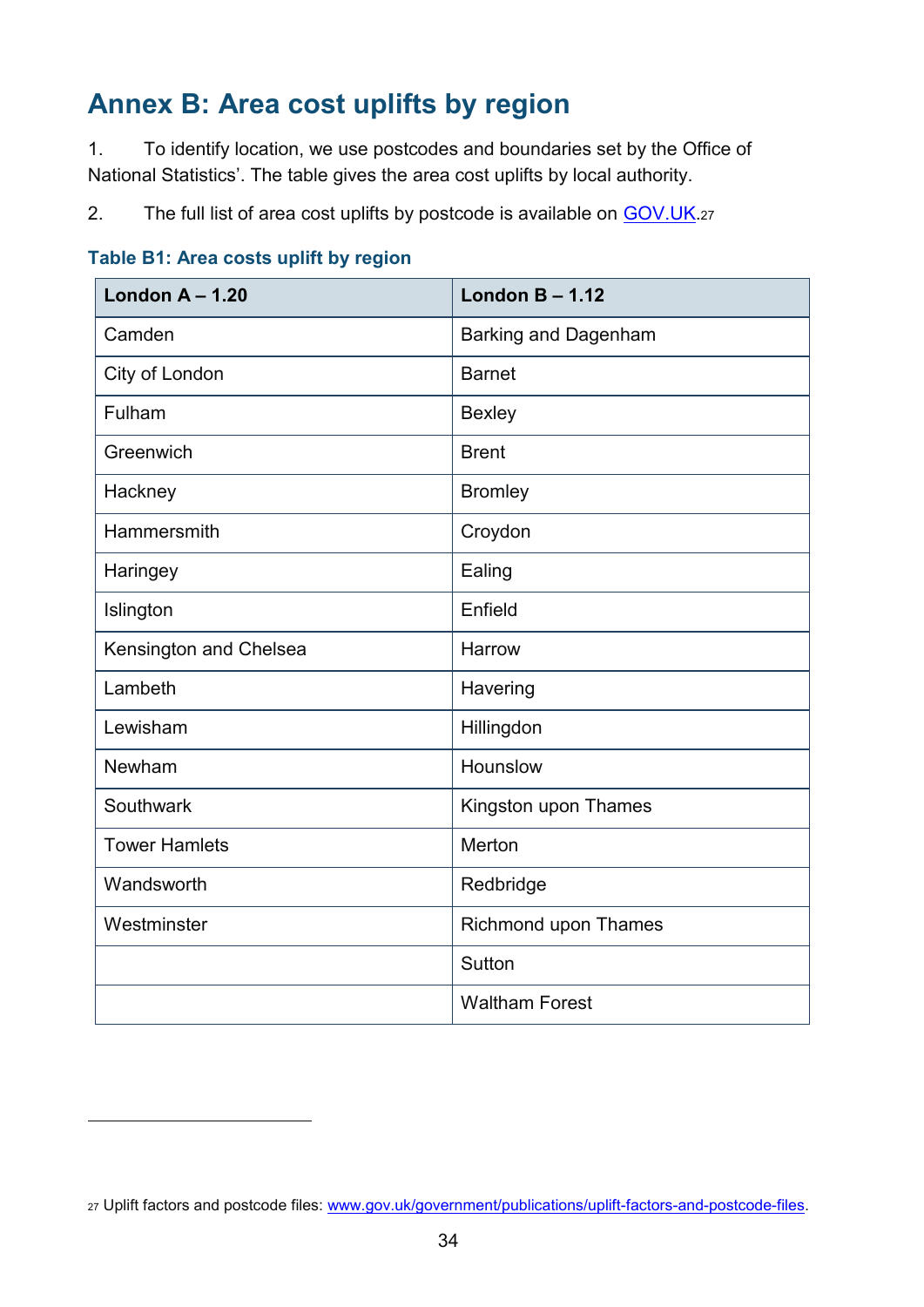| Bedfordshire and Hertfordshire non-fringe - 1.03 |                     |  |
|--------------------------------------------------|---------------------|--|
| <b>Bedford</b>                                   | North Hertfordshire |  |
| <b>Central Bedfordshire</b>                      | Stevenage           |  |
| Luton                                            |                     |  |

| Berkshire, Surrey, and West Sussex fringe - 1.12 |                               |  |
|--------------------------------------------------|-------------------------------|--|
| <b>Bracknell Forest</b>                          | Slough                        |  |
| Crawley                                          | Spelthorne                    |  |
| Elmbridge                                        | <b>Surrey County Council</b>  |  |
| Epsom and Ewell                                  | <b>Surrey Heath</b>           |  |
| Guildford                                        | Tandridge                     |  |
| Mole Valley                                      | Waverley                      |  |
| Reigate and Banstead                             | <b>Windsor and Maidenhead</b> |  |
| Runnymede                                        | Woking                        |  |

| Berkshire non-fringe - 1.12 |           |  |
|-----------------------------|-----------|--|
| Reading                     | Wokingham |  |
| <b>West Berkshire</b>       |           |  |

| Buckinghamshire non-fringe - 1.07 |         |  |
|-----------------------------------|---------|--|
| Aylesbury Vale                    | Wycombe |  |
| <b>Milton Keynes</b>              |         |  |

| Cambridgeshire - 1.02      |                      |
|----------------------------|----------------------|
| Cambridge                  | Huntingdonshire      |
| <b>East Cambridgeshire</b> | Peterborough         |
| Fenland                    | South Cambridgeshire |

| Hampshire and Isle of Wight - 1.02 |                   |
|------------------------------------|-------------------|
| <b>Basingstoke and Deane</b>       | Isle of Wight     |
| East Hampshire                     | <b>New Forest</b> |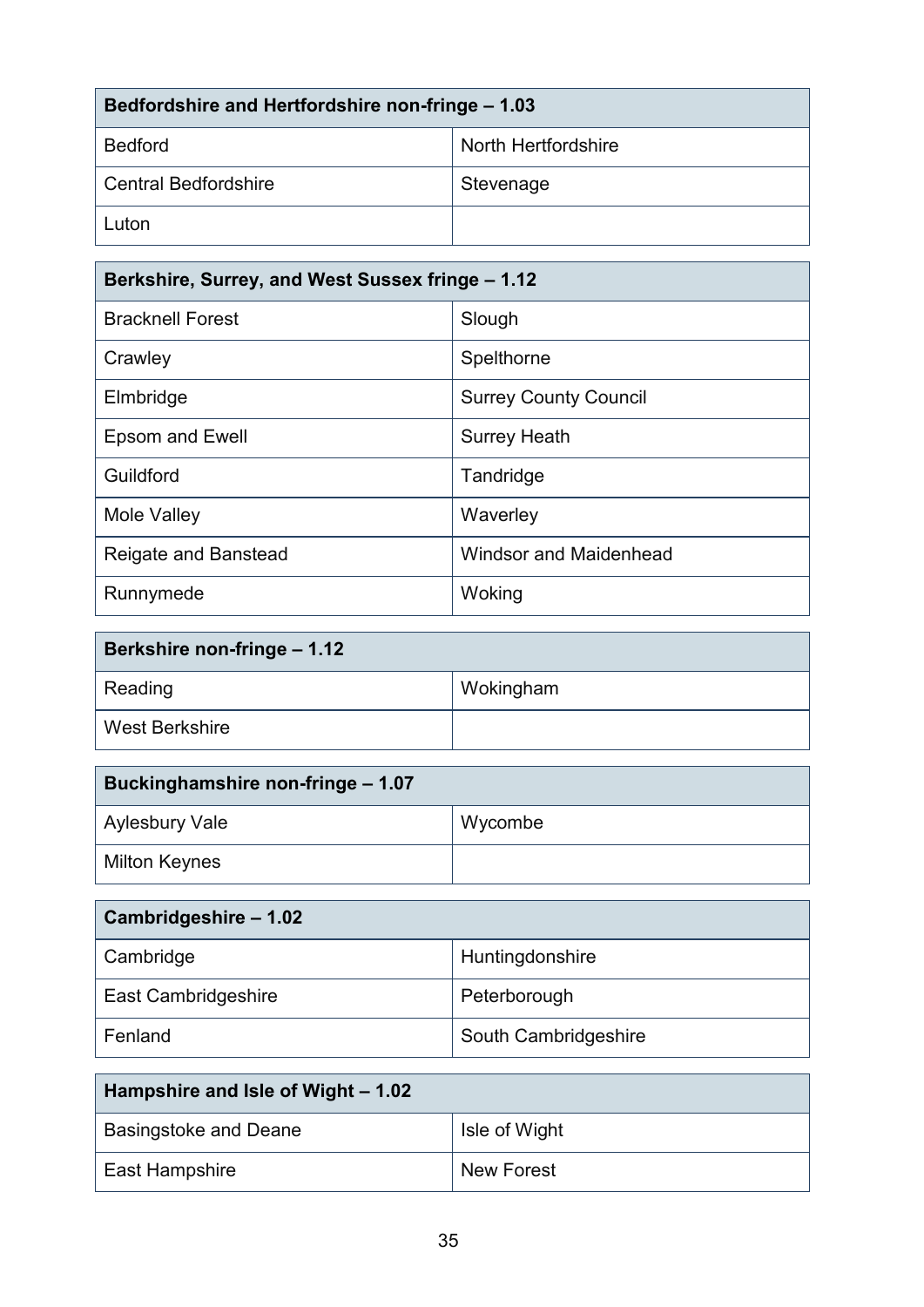| Hampshire and Isle of Wight - 1.02 |                    |
|------------------------------------|--------------------|
| Eastleigh                          | Portsmouth         |
| Fareham                            | Rushmoor           |
| Gosport                            | Southampton        |
| <b>Hampshire County Council</b>    | <b>Test Valley</b> |
| Hart                               | Winchester         |
| Havant                             |                    |

| Hertfordshire and Buckinghamshire fringe - 1.10 |                       |  |
|-------------------------------------------------|-----------------------|--|
| <b>Broxbourne</b>                               | South Buckinghamshire |  |
| Chiltern                                        | <b>St Albans</b>      |  |
| Dacorum                                         | <b>Three Rivers</b>   |  |
| <b>East Hertfordshire</b>                       | Watford               |  |
| <b>Hertsmere</b>                                | Welwyn Hatfield       |  |

| Kent and Essex fringe - 1.06 |                 |
|------------------------------|-----------------|
| <b>Basildon</b>              | <b>Harlow</b>   |
| <b>Brentwood</b>             | Sevenoaks       |
| Dartford                     | <b>Thurrock</b> |
| <b>Epping Forest</b>         |                 |

| Oxfordshire - 1.07                |                          |
|-----------------------------------|--------------------------|
| Cherwell                          | <b>South Oxfordshire</b> |
| Oxford                            | Vale of White Horse      |
| <b>Oxfordshire County Council</b> | <b>West Oxfordshire</b>  |

| <b>West Sussex non-fringe – 1.01</b> |            |
|--------------------------------------|------------|
| Adur                                 | Horsham    |
| Arun                                 | Mid-Sussex |
| Chichester                           | Worthing   |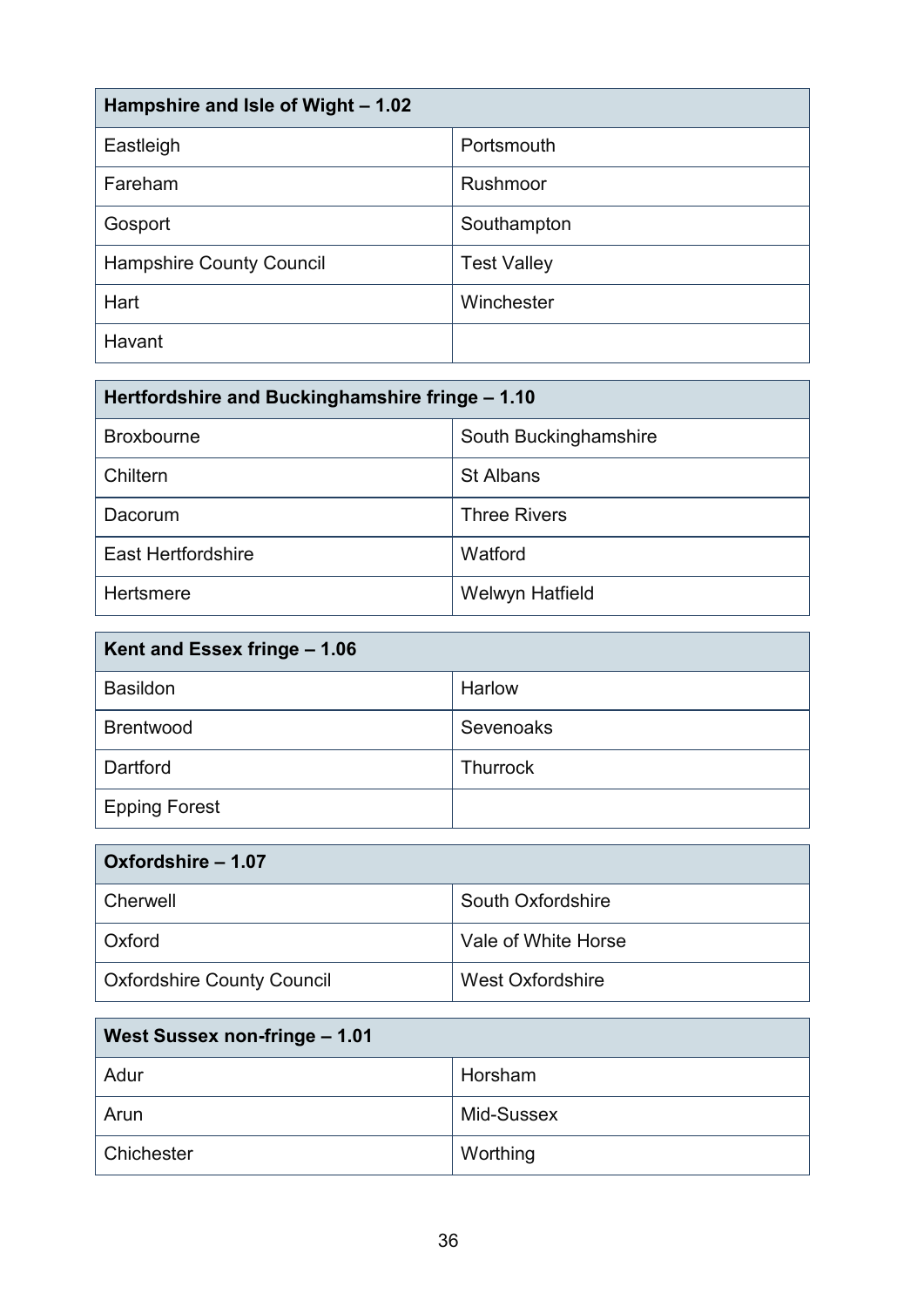# <span id="page-36-0"></span>**Annex C: Criteria to identify specialist land-based institutions**

3. Eligible institutions offer provision that includes significant volumes of full time students that require the operation of credible land based enterprises, operated to industry standards through 365 days per year, needing cover for 24 hours per day. This specialist provision involves plant and/or animal production and management that will normally entail using a significant area of land, estates and gardens. An additional higher cost feature associated with this type of specialist provision is the need to recruit from and manage widely and thinly dispersed catchments.

## <span id="page-36-1"></span>**Screening criteria**

- 4. Institutions must meet these criteria.
	- a. an offer in at least 6 of the 12 land-based occupational areas, at least one of which will be agriculture or horticulture
	- b. a minimum of 200 full time, full year learners in land-based subjects (all modes). Figures include FE and taught HE. Full time programmes must last at least 30 weeks
	- c. funded provision with progression routes up to and including level 3 or above in at least 4 of the occupational areas
	- d. clear progression pathways to HE
	- e. evidence of substantial involvement of representatives (leaders) of local land based industries in the institution's activity
	- f. levels of investment in physical resources consistent with the vocational levels and range of provision
	- g. existence of commercial enterprises in either agriculture or horticulture that are controlled or managed by the provider and supports a realistic working environment for learners to experience in acquiring an appropriate range of industrially relevant skills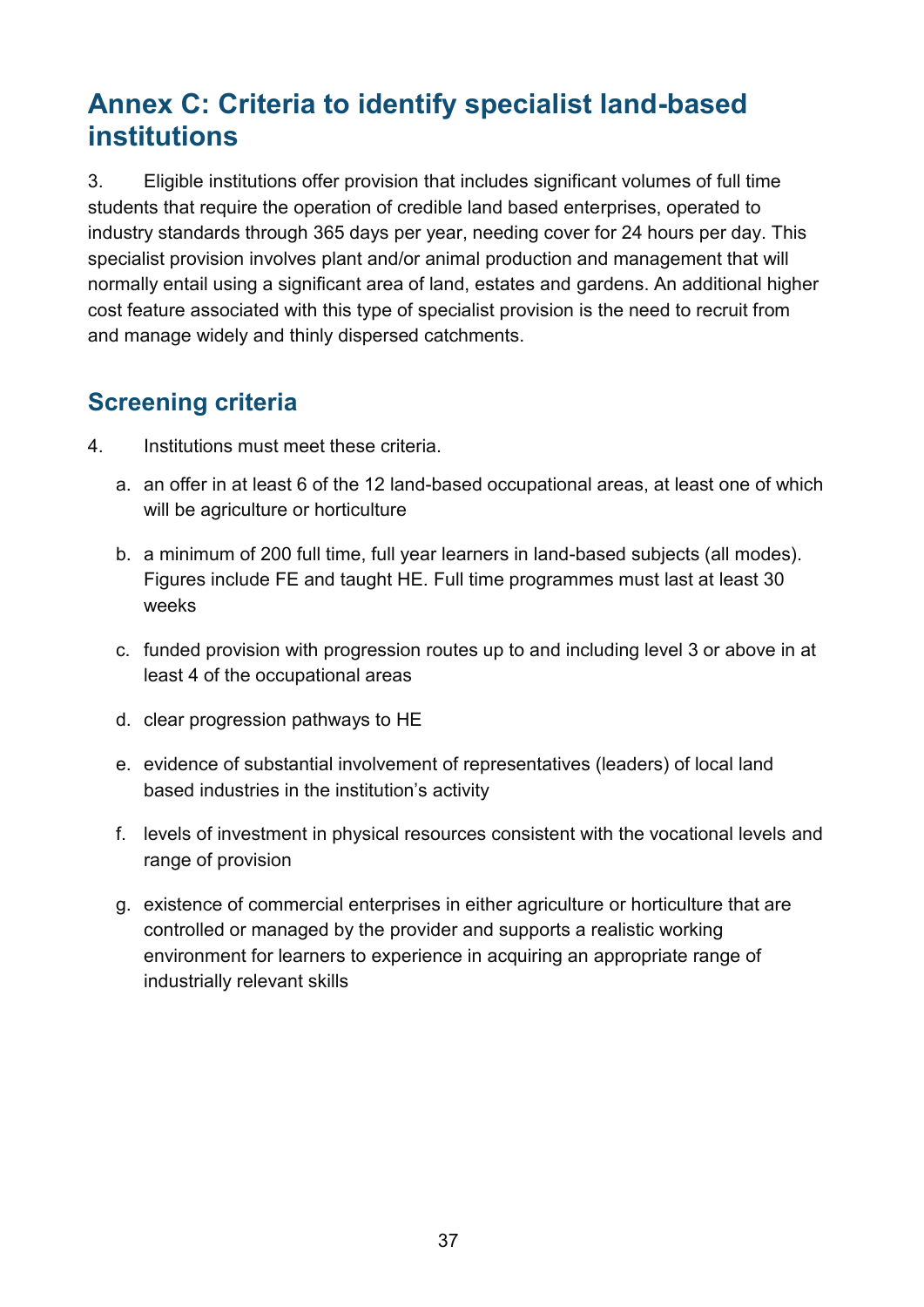## <span id="page-37-0"></span>**Occupational areas**

- 5. These are the land-based occupational areas:
	- a. agriculture, crops and livestock
	- b. animal care
	- c. aquaculture
	- d. equine
	- e. food manufacture and processing
	- f. game and wildlife management
	- g. landscape
	- h. land-based engineering
	- i. production horticulture
	- j. professions allied to veterinary trade
	- k. trees and timber
	- l. viticulture